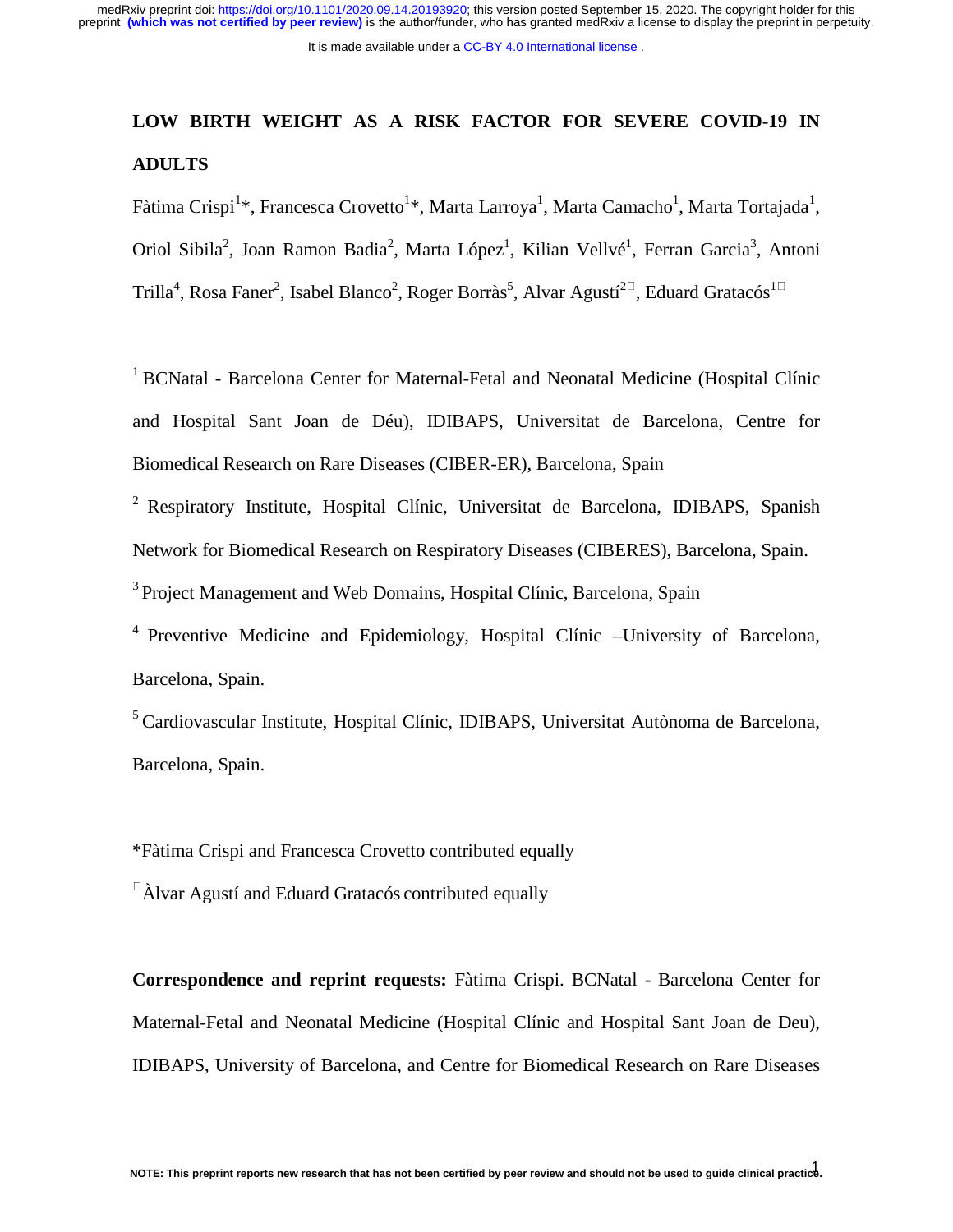(CIBER-ER), Barcelona, Spain. Sabino de Arana 1, 08028 Barcelona, Spain. Telephone: +34 637516976. E-mail: fcrispi@clinic.cat

**Keywords:** COVID-19; intensive care unit; low birth weight; fetal growth restriction;

prematurity; non-elderly

**Short title:** Low birth weight as a risk factor for severe COVID-19

**Conflicts of interest:** There are no conflicts of interest to be declared.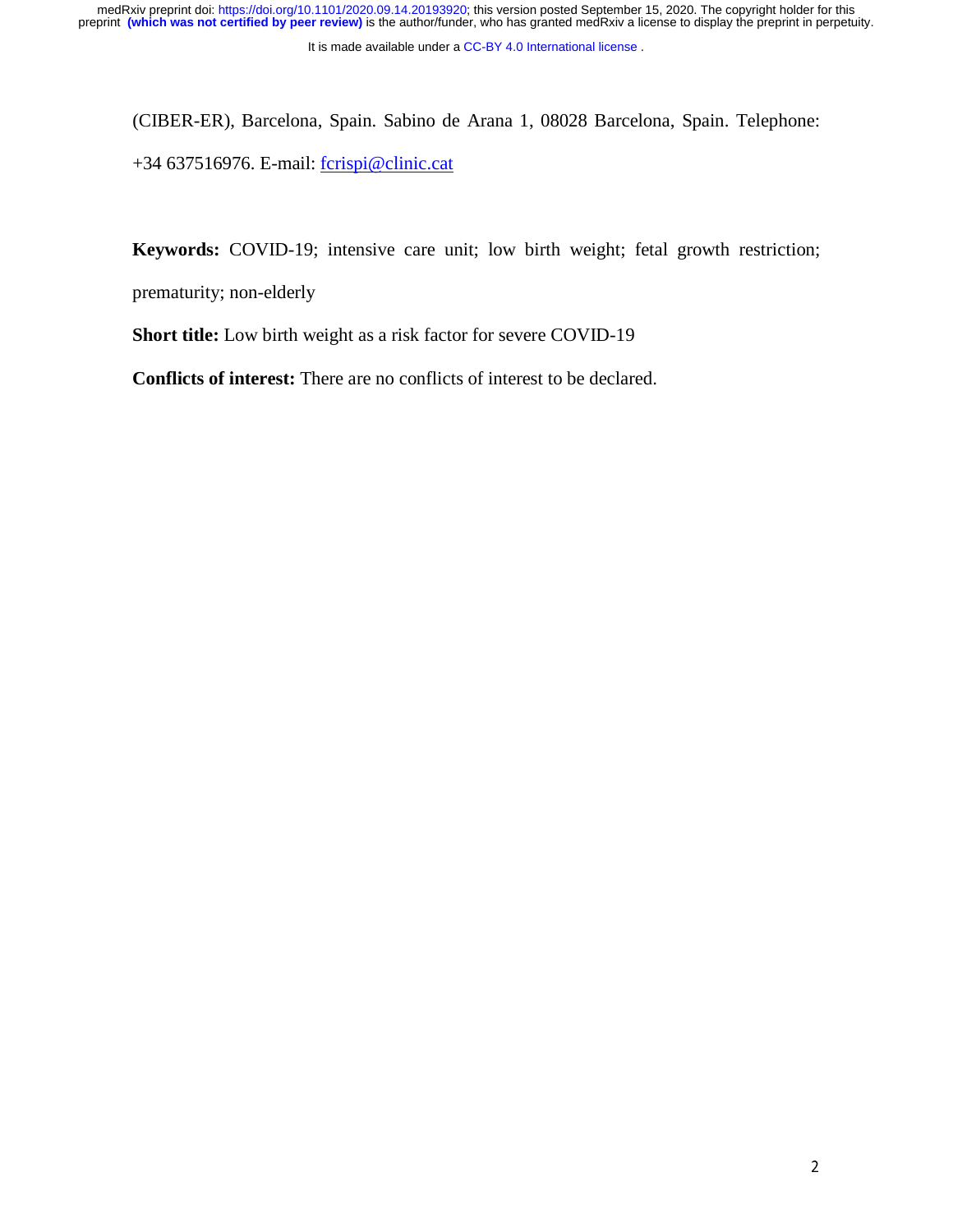It is made available under a CC-BY 4.0 International license.

#### **ABSTRACT**

The identification of factors predisposing to severe COVID-19 in young adults remains partially characterized. Low birth weight (LBW) alters cardiovascular and lung development and predisposes to adult disease. We hypothesized that LBW is a risk factor for severe COVID-19 in non-elderly subjects. We analyzed a prospective cohort of 397 patients (18-70y) with laboratory-confirmed SARS-CoV-2 infection attended in a tertiary hospital, where 15% required admission to Intensive Care Unit (ICU). Perinatal and current potentially predictive variables were obtained from all patients and LBW was defined as birth weight  $\leq 2,500$  g. Age (adjusted OR (aOR) 1.04 [1-1.07], P=0.012), male sex (aOR 3.39 [1.72-6.67], P<0.001), hypertension (aOR 3.37 [1.69-6.72], P=0.001), and LBW (aOR 3.61 [1.55-8.43], P=0.003) independently predicted admission to ICU. The area under the receiver-operating characteristics curve (AUC) of this model was 0.79 [95% CI, 0.74-0.85], with positive and negative predictive values of 29.1% and 97.6% respectively. Results were reproduced in an independent cohort, from a web-based survey in 1,822 subjects who selfreported laboratory-positive SARS-CoV-2 infection, where 46 patients (2.5%) needed ICU admission (AUC 0.74 [95% CI 0.68-0.81]). LBW seems to be an independent risk factor for severe COVID-19 in non-elderly adults and might improve the performance of risk stratification algorithms.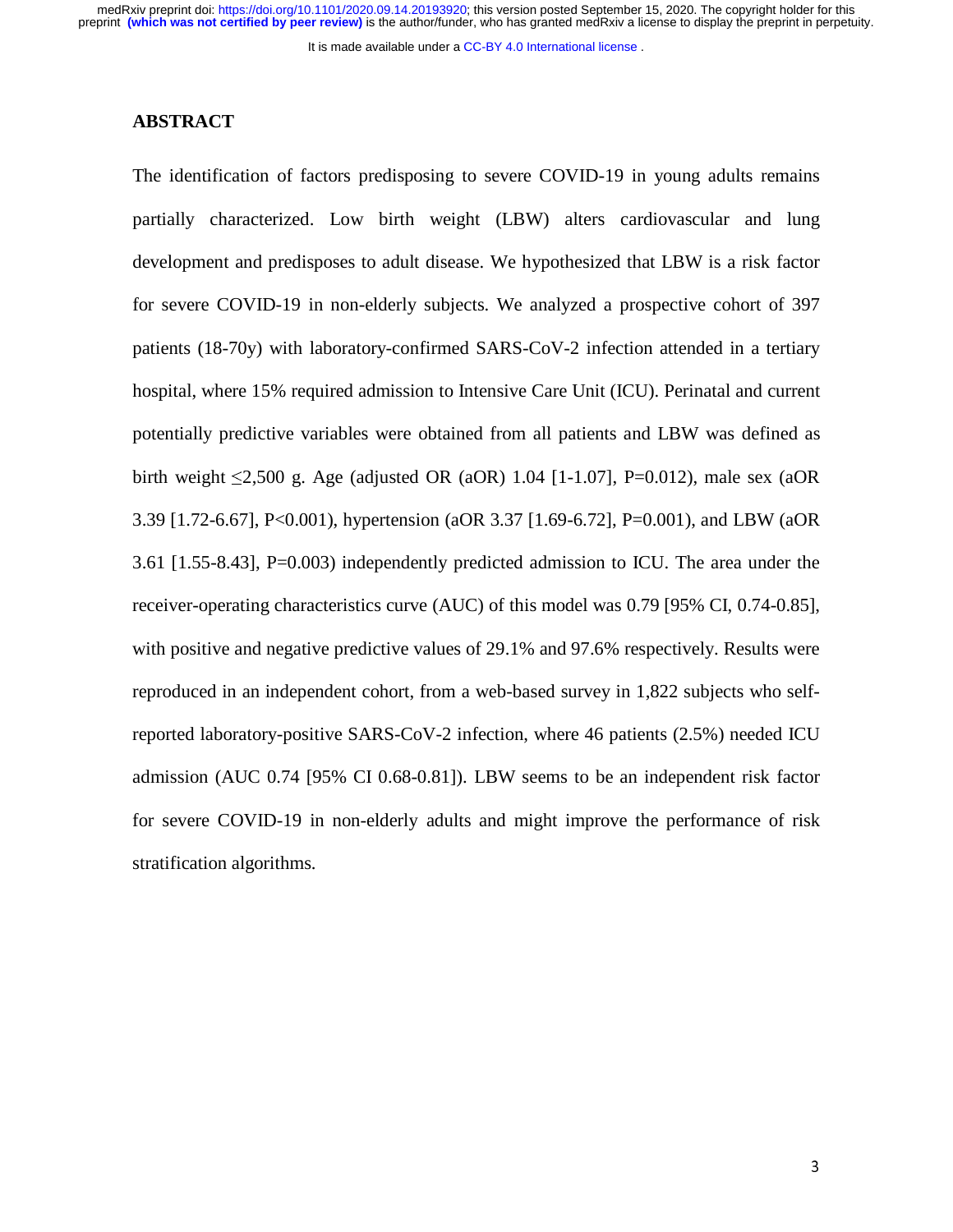#### **INTRODUCTION**

COVID-19 is a mild or asymptomatic condition in the majority of patients, but in up to 1-  $2\%$  it may result in severe disease and death.<sup>1,2</sup> Older age, male sex and coexisting conditions are the main risk factors described so far for severe COVID-19 disease.<sup>3-8</sup> However, a small proportion of young and apparently healthy adults may eventually require critical care. There is a need for comprehensive models that identify factors associated to the risk of severe forms of COVID-19. $9$ 

The association between low birth weight (LBW) and adult health has long been recognized.<sup>10-12</sup> LBW, defined as  $\leq 2,500$  g,<sup>13-14</sup> can result from fetal growth restriction, prematurity or both.13 Fetal growth restriction has been associated with increased cardiovascular mortality,<sup>10,15</sup> lower lung functional capacity<sup>16-18</sup> and increased respiratory morbidity<sup>18-19</sup> in adulthood. Likewise, prematurity has been described as a risk factor for suboptimal cardiovascular<sup>20</sup> and  $\text{lung}^{21}$  development and a greater predisposition to heart failure<sup>22</sup> and lung disease<sup>23</sup> later in life. For studies in adults, birth weight is an accessible and robust surrogate for fetal growth restriction and preterm births, and a strong predictor of short and long-term morbidity.<sup>24</sup>

From the above observations, we hypothesized that LBW could increase the risk of developing severe illness in non-elderly adults with COVID-19. To test this hypothesis, we designed a prospective study in confirmed COVID-19 patients (18-70 years) admitted to our institution, a public, tertiary, referral, university hospital in Spain (development dataset) and validated the model in an independent cohort of self-reported laboratory-confirmed COVID-19 subjects recruited through a web-based survey (validation dataset).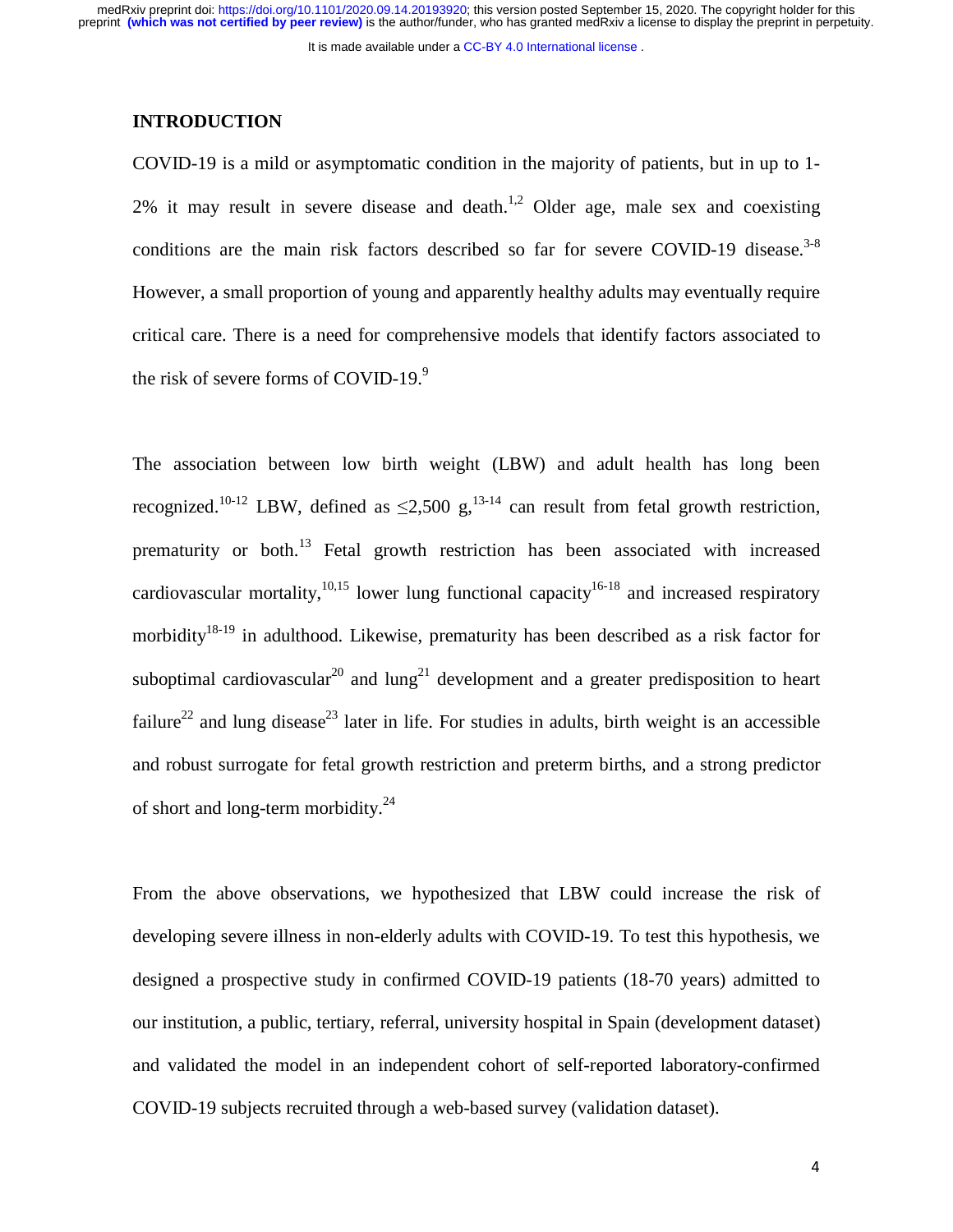preprint **(which was not certified by peer review)** is the author/funder, who has granted medRxiv a license to display the preprint in perpetuity. medRxiv preprint doi: [https://doi.org/10.1101/2020.09.14.20193920;](https://doi.org/10.1101/2020.09.14.20193920) this version posted September 15, 2020. The copyright holder for this

It is made available under a CC-BY 4.0 International license.

#### **RESULTS**

#### **Development dataset**

Figure 1 (left panel) presents the CONSORT diagram of the testing cohort. Out of 516 potentially eligible patients (with laboratory-confirmed SARS-CoV-2 infection by real time polymerase chain reaction (RT-PCR) of nasopharyngeal swab samples) during the study period, the development cohort included 397 patients with available perinatal information (77%). Based on clinical assessment of severity, 98 patients (24.7%) followed home hospitalization care and 299 (75.3%) were hospitalized, 60 of whom (20%) were eventually taken care of in the Intensive Care Unit (ICU) (25 (42%) required mechanical ventilation and none died). Table 1 displays the characteristics of the 337 non-critically ill patients (home hospitalization  $(n=98)$  or in hospital  $(n=239)$ ) with those treated in the ICU  $(n=60)$ . The latter were older, more frequently males, had a higher body mass index (BMI) and a higher prevalence of hypertension. Of note, they were also born with LBW (18.3 *vs.* 9.5%,  $p=0.041$ ) and suffered fetal growth restriction  $(25 \text{ vs. } 14.8\%$ ,  $p=0.043)$  more often. Individuals born with LBW had a higher probability for ICU admission as compared with those with normal birth weight (Figure 2).

Table 2 displays crude and adjusted Odds Ratio (aOR) for ICU admission. In the multivariate model, age (aOR 1.04 [1-1.07], P=0.012), male sex (aOR 3.3 [1.72-6.67], P<0.001), hypertension (aOR 3.4 [1.69-6.72], P=0.001), and LBW (aOR 3.61 [1.55-8.43], P=0.003) remained independent predictors of ICU. As shown in Figure 3 (left), the area under the receiver-operating characteristics curve (AUC) for predicting ICU admission was 0.79 (95% CI, 0.74-0.85). The model had a sensitivity of 91.7%, specificity of 60.2%,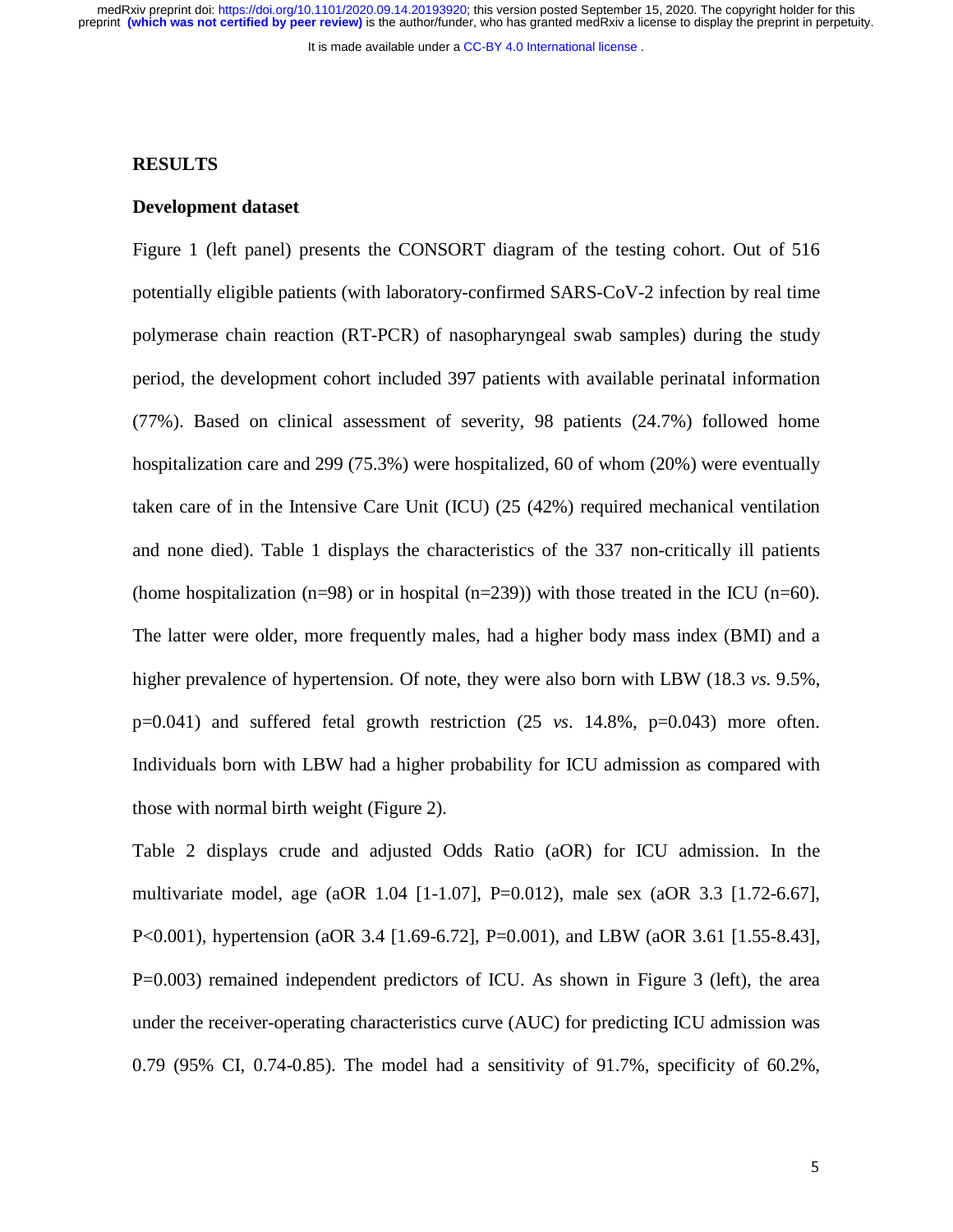positive predictive value (PPV) of 29.1% and negative predictive value (NPV) of 97.6% (Table 3).

# **Validation dataset**

Figure 1 (right panel) presents the CONSORT diagram of the validation dataset. We received 9,320 responses of subjects aged 18 to 70 years who referred symptoms suggestive of COVID-19. Among them, 1,822 self-reported COVID-19 confirmed by RT-PCR. A total of 1,215 of them (67%) reported mild symptoms and did not require hospital admission whereas 607 (33%) were hospitalized of whom 46 (8%) patients required ICU admission (30 of them (65% of ICU patients) were mechanically ventilated, and one male patient (2% of ICU patients) died at the age 68 years as reported later by her daughter.

Table 4 shows the characteristics of the 1,776 non-critically ill patients (treated at home  $(n=1,215)$  or in hospital  $(n=561)$ ) with those treated in the ICU  $(n=46)$ . Like we observed in the developing cohort, ICU patients in the validation dataset were older, more frequently males, had a higher BMI and a higher prevalence of hypertension. Importantly, again, they were born with LBW (19.6 *vs.* 7.3%, p=0.006) and suffered fetal growth restriction (26.1) *vs.* 12.4%, p=0.010) more often. In this validation dataset, the prevalence of prematurity was also higher in ICU patients (23.9 *vs.* 10.9%, p=0.011).

The model obtained in development dataset was applied to the validation dataset, obtaining an AUC of 0.74 (95% CI 0.68-0.81) (Figure 2, right panel), with a sensitivity of 73.9%, specificity of 67.3%, PPV of 5.5% and NPV of 99% (Table 3).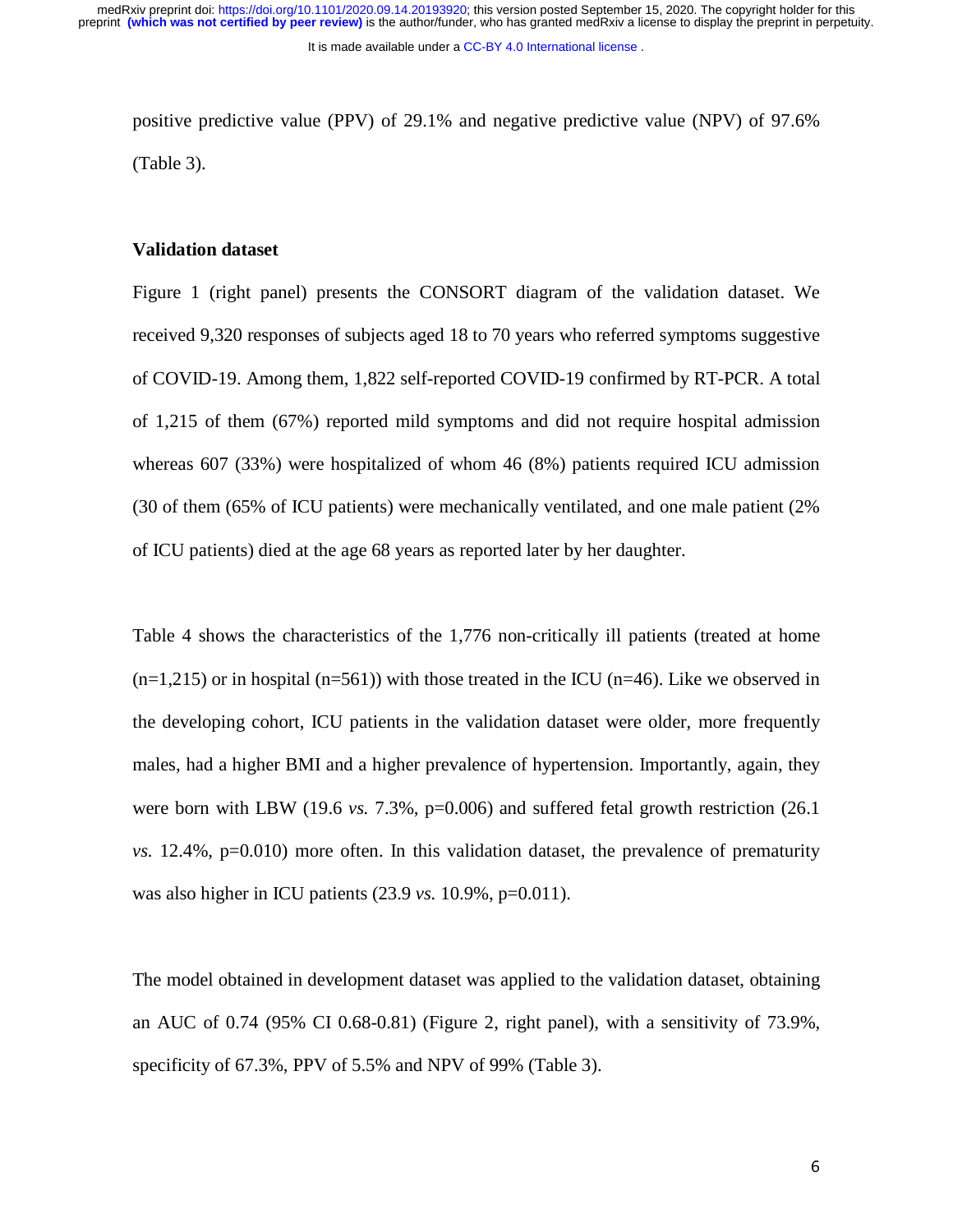It is made available under a CC-BY 4.0 International license.

### **DISCUSSION**

This study provides evidence that recording birth weight might improve the prognostic stratification of COVID-19 in non-elder patients. Most young patients present mild forms of COVID-19, but a small proportion might require admission to ICU for severe complications, $3-8$  which is clearly associated to non-obvious predisposing factors. Early interventions in COVID-19 have demonstrated to reduce mortality.<sup>4,6</sup> Consequently, the identification of predisposing factors –particularly in a priori non high-risk subjects- might allow early therapeutic measures eventually preventing serious evolution to serious illness. In this study we evaluated an innovative approach by studying early life risk factors not usually taken into account in current clinical practices. Birth weight is one of the most universally recorded information for any given individual and self-recalled birth weight has demonstrated to be a reliable information, particularly in subjects born after the  $1960s$ .<sup>41</sup> If confirmed that LBW identifies high risk for complicated COVID-19, this should be included in initial assessment of non-elder infected subjects and would offer opportunities for early interventions to prevent complications.

#### **Previous studies**

Despite the large number of studies on prognostic factors for severe COVID-19. $3-8,25-36$  to our knowledge no previous study has investigated the predictive role of early life events as a risk factor for severe COVID-19 in adulthood. Results confirmed our working hypothesis, which was aligned with a long-standing research line in this field.<sup>11-12,18-19,37</sup> Besides, results confirmed previous studies showing a strong predictive value for severe COVID-19 of older age, male sex and coexisting conditions such as hypertension.<sup>3-8,25-31</sup> The fact that we studied non-elderly adults  $(\leq 70 \text{ years})$  may have limited the identification of significant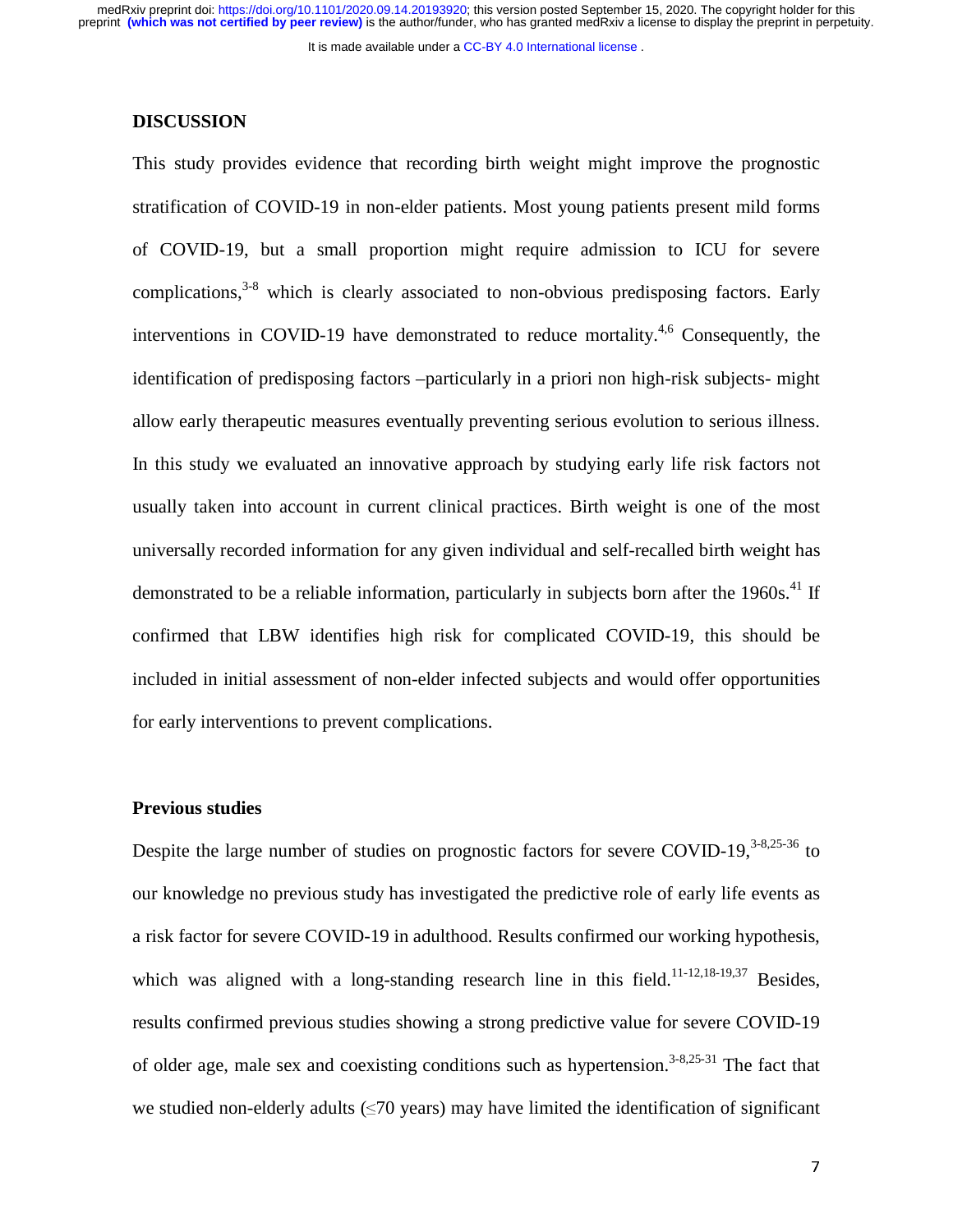associations with other reported coexisting conditions such as chronic lung disease,  $2.6-8.27$ diabetes,<sup>2-5,7,8,25-26,30,32</sup> obesity<sup>8,31,33</sup> or cancer.<sup>3,34</sup> Current or previous smoking status<sup>35</sup> and chronic treatment with ACE inhibitors<sup>36</sup> were not associated with COVID-19 severity in our dataset.

# **Interpretation of novel findings**

Our results show that LBW is an independent risk factor for severe COVID-19 in adulthood. This finding is consistent with previous epidemiological and experimental studies supporting the developmental origin of adult diseases. Adverse i*n utero* environment induces permanent changes in the structure, function and metabolism of the developing fetal organs. Most developmental changes of early life persist in the long term which leads to a greater risk of disease in adulthood.<sup>10,11</sup> It is suggested that fetal adaptation to perinatal events represents a 'first hit' leading to latent susceptibility, which combined with a 'second hit' later in life could increase the risk for adult diseases.<sup>10,11</sup> This notion has been consistently demonstrated in experimental research,  $40$  but evidence in humans is limited. The COVID-19 pandemic represents a unique opportunity to study the response of a significant number of individuals born LBW to a specific and well-defined stressor.

LBW has been consistently associated with increased adult cardiovascular mortality, hypertension, metabolic syndrome, diabetes and lung morbidity.<sup>10,11,12,15-21</sup> LBW can be a result of being born too small –fetal growth restriction- and/or too early –prematurity-. Fetal growth restriction is caused by placental insufficiency leading to a sustained reduction in fetal oxygen and nutrient supply.<sup>11</sup> This triggers an adaptive fetal response including cardiovascular remodeling,  $12,36$  increased blood pressure,  $12$  altered lipoprotein profile, lost of nephrons, and disturbed pulmonary alveolarization and vascular growth.<sup>11</sup> In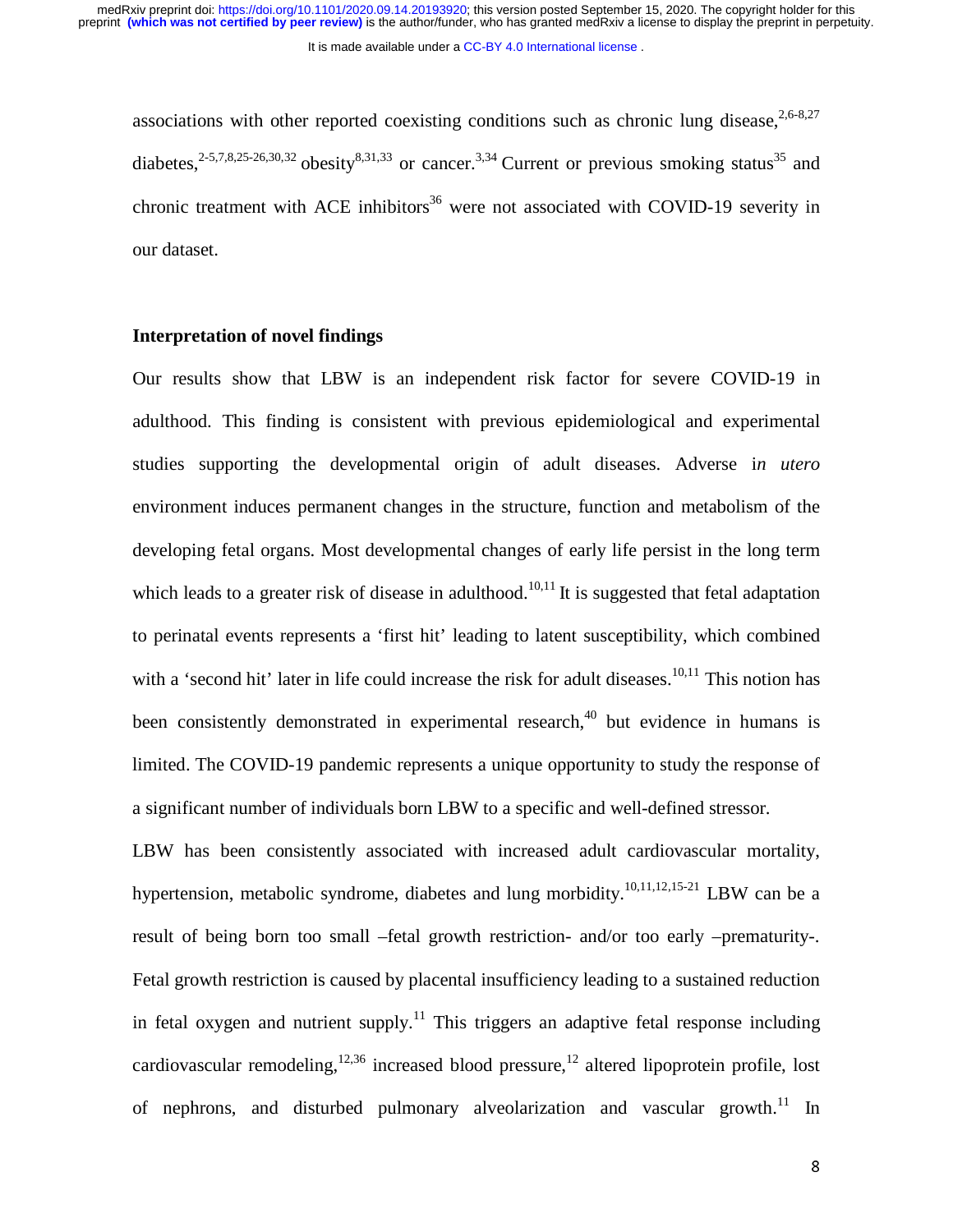prematurity, key developmental stages have to take place *ex utero* in non-physiological conditions<sup>39</sup> leading to cardiovascular hypertrophy and impaired lung development, insulin sensitivity and bone density.<sup>20-22,39</sup>

#### **Strengths and limitations**

This study has some strengths and limitations that merit comment. Among the strengths, we prospectively collected information spanning the full COVID-19 clinical spectrum, from mild to hospitalized and ICU patients. Likewise, we validated our observations in an independent dataset. Finally, we included only non-elderly subjects (<70 years) to avoid the potential confounding effect of age-related comorbidities. The study sample size was too small to assess the predictive value of LBW across age ranges. We acknowledge that the evidence here presented should be validated in another prospective hospital cohort. We opted for an online survey to shorten validation time. We acknowledge also a potential selection bias since there were virtually no deaths in our study population. Firstly, mortality rate for COVID-19 was very low in our hospital (8%, 194/2,425) with most cases occurring in subjects >70 years-old. Secondly, we tried to contact all COVID-19 patients identified in the EMRs, but a few very severe cases were directly intubated and died preventing the interview for the study. Finally, we acknowledge the potential inaccuracy of the perinatal data obtained by interview or online survey. However, self-reported birth weight has demonstrated to be a good surrogate of adverse *in utero* environment, particularly in nonelderly subjects.<sup>41</sup>

### **Conclusions**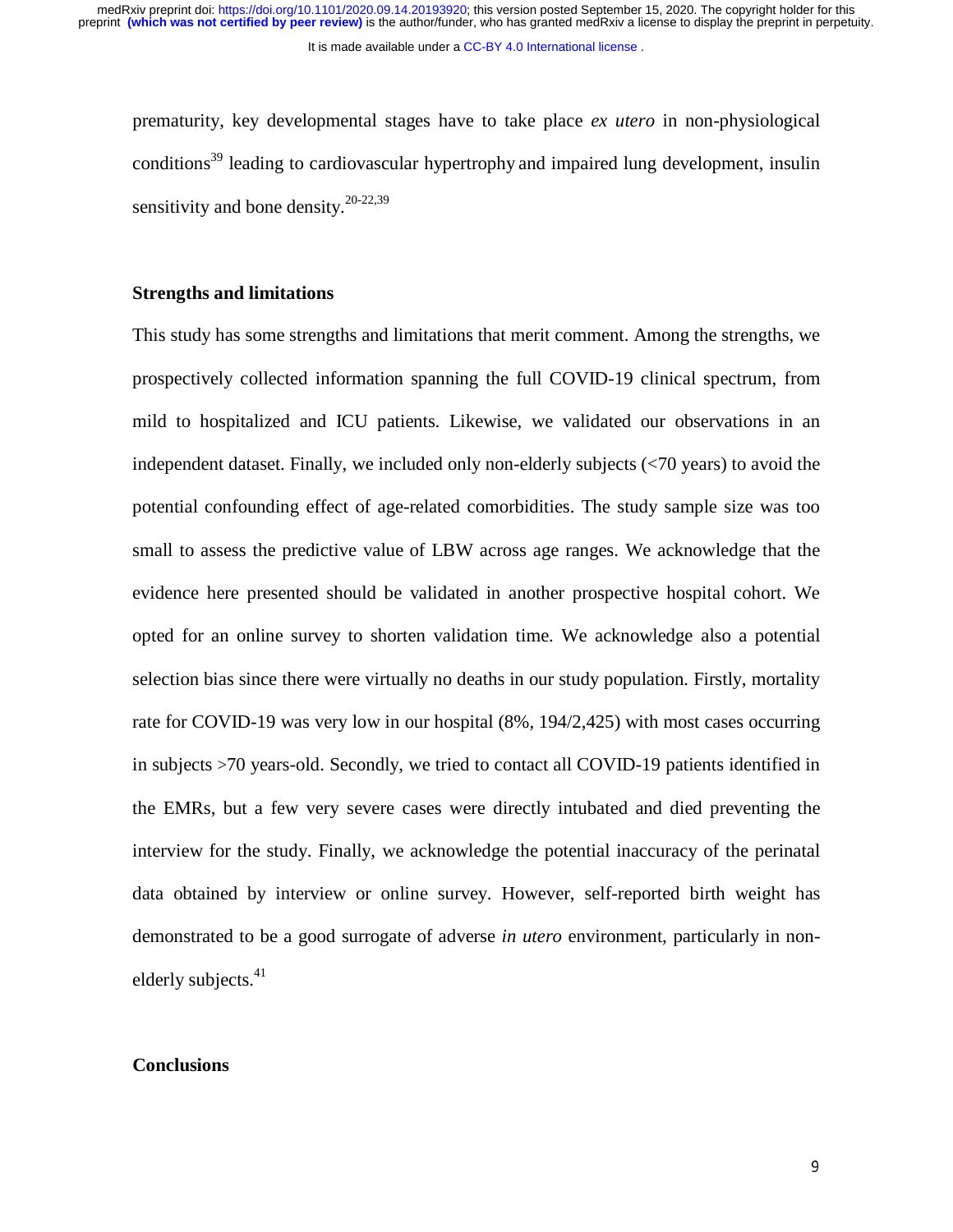Low birth weight increases the risk of severe COVID-19 in non-elderly adults. This new information further supports the importance of early life events in adult diseases and should be considered in future risk stratification algorithms.

#### **METHODS**

#### **Development dataset**

#### *Study design, Population and Ethics*

Prospective observational cohort that included non-elderly adults (aged 18 to 70 years) consecutively attended at Hospital Clínic of Barcelona from March 25 to April 25, 2020 with laboratory-confirmed SARS-CoV-2 infection by real time polymerase chain reaction (RT-PCR) of nasopharyngeal swab samples. Sample size was determined by the time window of opportunity of the study. Criteria for hospital admission (COVID-19 pneumonia) and therapeutic management while in hospital followed the in-house protocols. The primary outcome of the study was admission to the ICU, which was determined by the attending physician on a patient by patient basis following standard clinical assessment criteria.<sup>42</sup> Follow-up time was censored on May 25, 2020 so that each patient had at least 30 days of observation. The study was approved by the Ethical Committee of our institution (HCB/2020/0353) and informed consent was obtained from all patients.

#### *Data collection*

Cases were identified by daily review of hospital attendance logs in electronic medical records. Likewise, demographics, smoking exposure, coexisting conditions, treatment received during the last two weeks before hospitalization, need for ICU admission, complications or death during the clinical course, and therapeutic management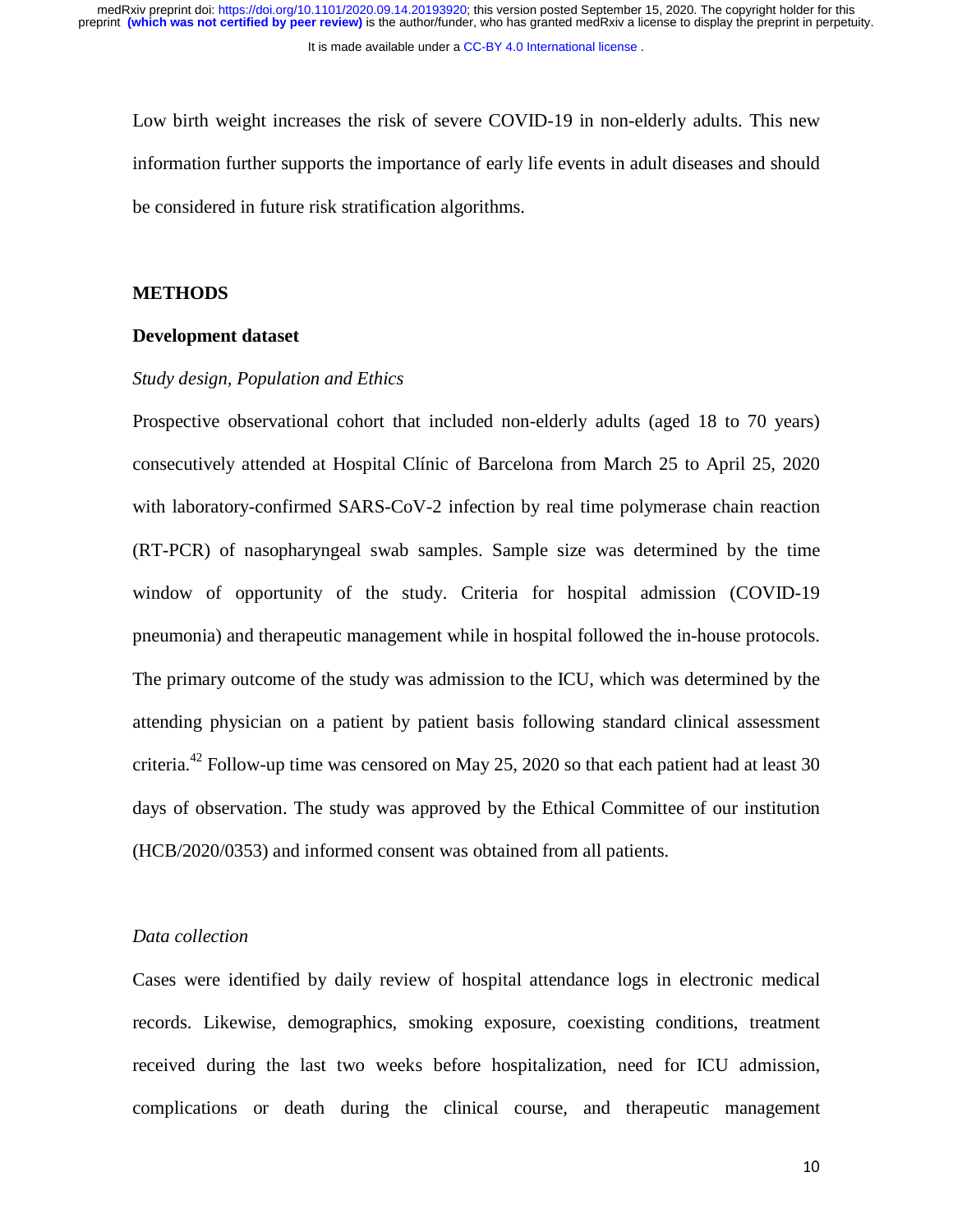interventions were obtained by reviewing electronic medical records. On the other hand, perinatal (birth weight and gestational age at delivery) and childhood ("asthma" or other respiratory disease in childhood) data were obtained by a face-to-face or telephone interview. Birth weight centiles were calculated adjusted by gender and gestational age at birth according to local standards.<sup>43</sup> LBW was defined as birth weight equal or below  $2.500g<sup>14</sup>$  Fetal growth restriction was defined as a birth weight below the 10<sup>th</sup> centile for gestational age<sup>44</sup> and preterm delivery as born before 37 weeks of gestation.<sup>45</sup>

#### **Validation dataset**

#### *Study design, setting and population*

To validate externally the performance of the prognostic algorithm created by the development cohort, we collected independent data from self-selected volunteers who declared laboratory-confirmed SARS-CoV-2 infection through an anonymous multilingual (Spanish, Catalan, Italian, English and French) online survey (Limey Survey GmbH, Germany). The survey was disseminated via email and social media, and it was open and free for all subjects who self-reported to have laboratory confirmed COVID-19. Demographic information, coexisting conditions, perinatal and childhood data, COVID-19 related symptoms and need for hospitalization or admission to ICU were collected (voluntary sampling) using an anonymous web-based cross-sectional survey from April 1 to May 31, 2020 (LimeSurvey**®**).

### **Statistical analysis**

Results are presented as counts (percentage) or mean (SD) as appropriate. Variables with p<0.05 on univariate analyses were entered in the multivariate logistic regression analysis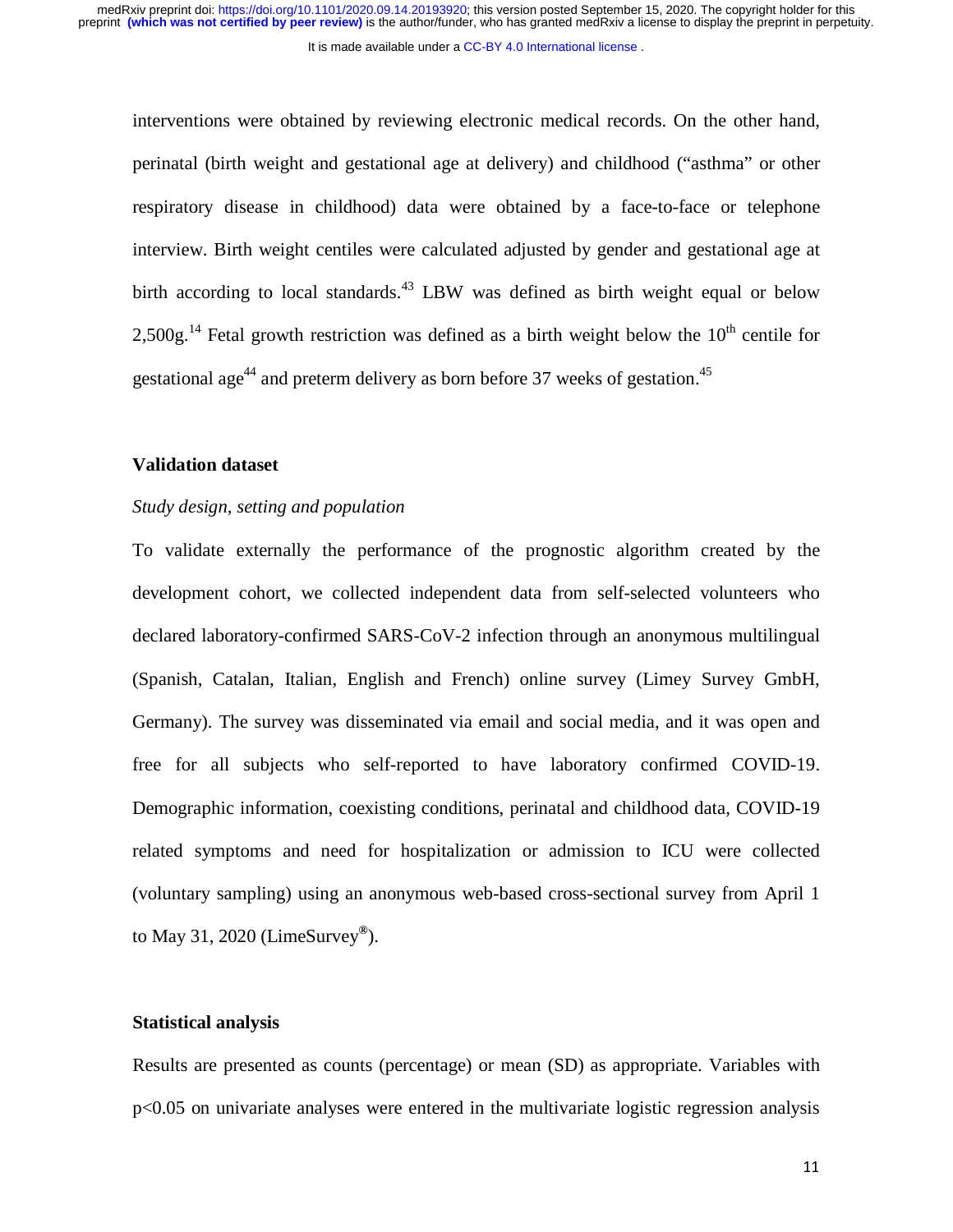It is made available under a CC-BY 4.0 International license.

to determine independent risk factors for ICU admission. A forward stepwise selection algorithm was applied to select the final model in the development dataset. Odds ratio and 95% confidence interval [95%CI] were calculated. Hosmer and Lemeshow test were used to assess the goodness of fit of the final model.<sup>46</sup> Analysis of the Receiver Operating Curve (ROC) was used to evaluate the predictive performance of the model in the development datasets and the optimal cut-off was computed using Youden criteria.<sup> $47$ </sup> The model determined in the development dataset was used to predict ICU admission in the validation dataset and we report the statistical parameters for development and validation. All pvalues are 2-sided and considered statistically significant if <0.05. Data were analysed with SPSS v26 and R software version 3.6.2 (R project for statistical computing, Vienna, Austria).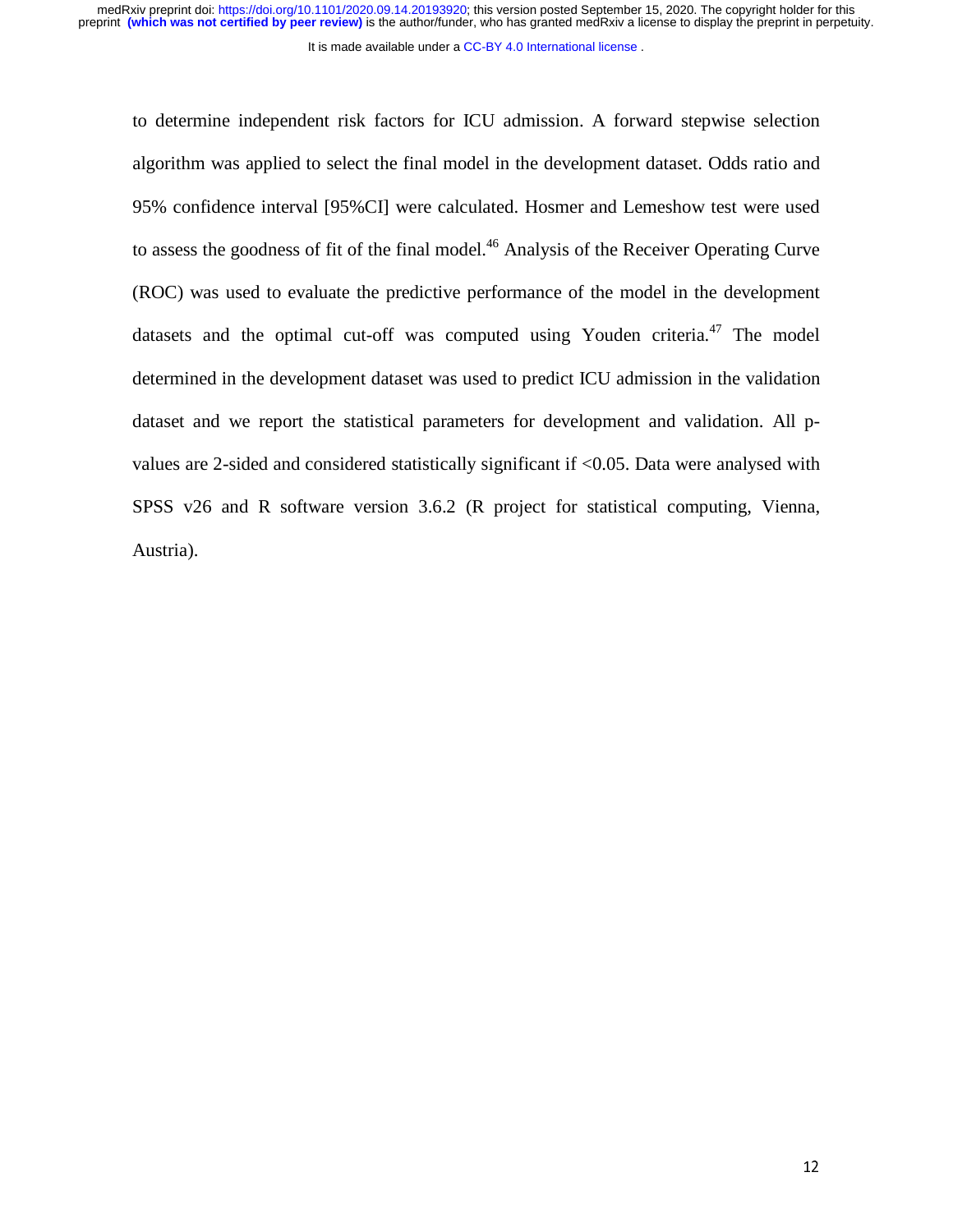#### **REFERENCES**

1. Guan WJ, Ni ZY, Hu Y, et al. Clinical Characteristics of Coronavirus Disease 2019 in China. N Engl J Med. 2020;328:1708–20.

2. Yang X, Yu Y, Xu J, et al. Clinical course and outcomes of critically ill patients with SARS-CoV-2 pneumonia in Wuhan, China: a single-centered, retrospective, observational study. Lancet Respir Med 2020;8:475–81.

3. Guan WJ, Liang WH, Zhao Y, Liang H, Chen Z, Li Y. Comorbidity and its impact on 1590 patients with COVID-19 in China: A Nationwide Analysis [Internet]. The European respiratory journal. 2020. Available from: http://www.embase.com/search/results?subaction=viewrecord&from=export&id=L631357 733%0Ahttp://dx.doi.org/10.1183/13993003.00547-2020

4. Wang D, Hu B, Hu C, et al. Clinical Characteristics of 138 Hospitalized Patients with 2019 Novel Coronavirus-Infected Pneumonia in Wuhan, China. JAMA - J Am Med Assoc. 2020;323:1061–9.

5. Shi Y, Yu X, Zhao H, Wang H, Zhao R, Sheng J. Host susceptibility to severe COVID-19 and establishment of a host risk score: Findings of 487 cases outside Wuhan. Crit Care. 2020;24:2–5.

6. Cummings MJ, Baldwin MR, Abrams D, et al. Epidemiology, clinical course, and outcomes of critically ill adults with COVID-19 in New York City: a prospective cohort study. medRxiv [Internet]. 2020;6736: 2020.04.15.20067157

7. Zheng Z, Peng F, Xu B, et al. Risk factors of critical & mortal COVID-19 cases: A systematic literature review and meta-analysis. J Infect. 2020;(January).

8. Preliminary Estimates of the Prevalence of Selected Underlying Health Conditions Among Patients with Coronavirus Disease 2019 - United States, February 12-March 28,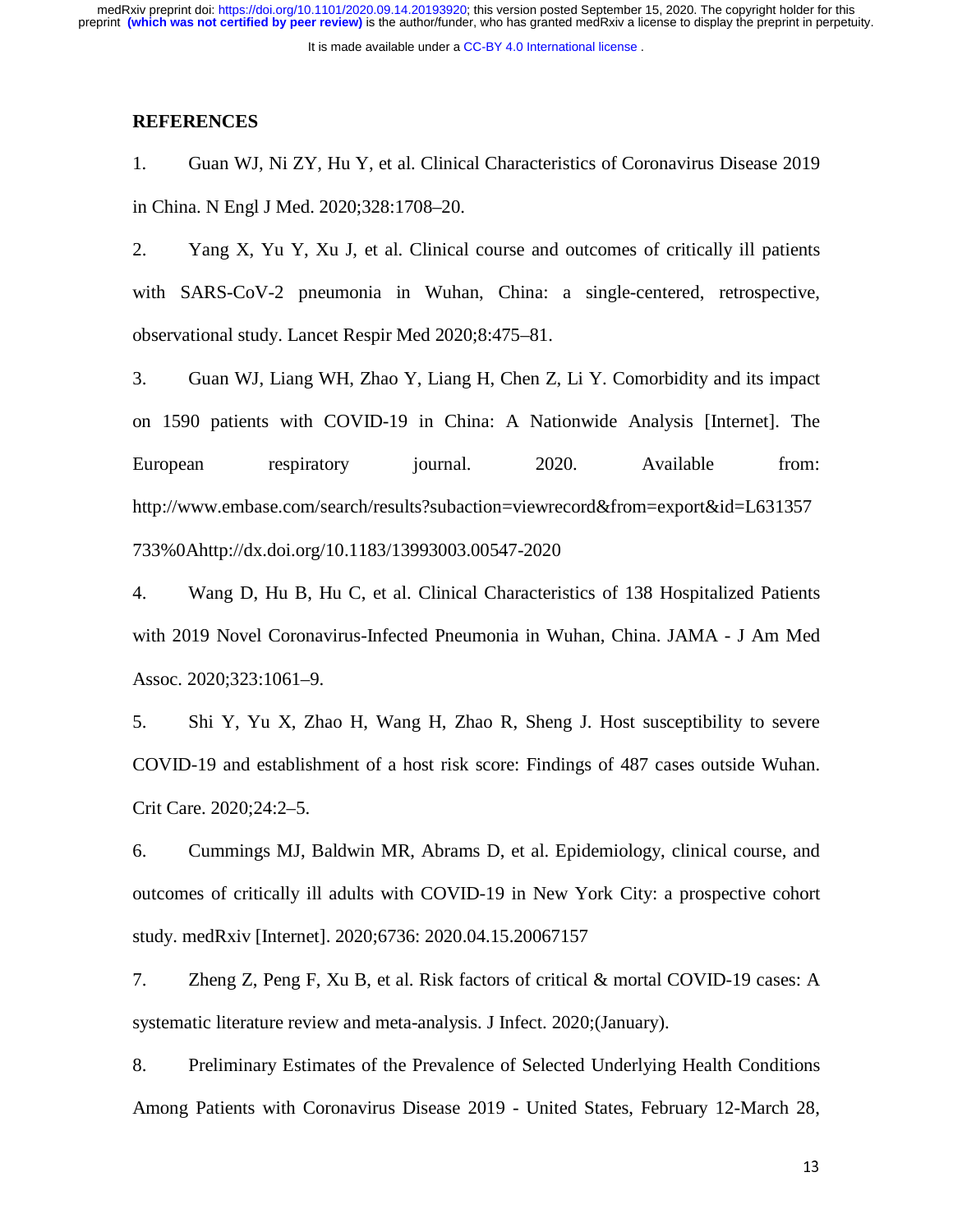2020. MMWR Morb Mortal Wkly Rep. 2020;69:382–6.

9. Schnake-Mahl A, Carty MG, Sierra G, Toyin-Ajayi MP. Identifying Patients with Increased Risk of Severe COVID-19 Complications: Building an Actionable Rules-Based Model for Care Teams. N Engl J Med. 2020; DOI: 10.1056/CAT.20.0116

10. Barker D. The fetal and infant origins of adult disease. BMJ 1990;301:1111.

11. Crispi F, Miranda J, Gratacós E. Long-term cardiovascular consequences of fetal growth restriction: biology, clinical implications, and opportunities for prevention of adult disease. Am J Obstet Gynecol 2018;218:S869-S879.

12. Crispi F, Bijnens B, Figueras F, et al. Fetal growth restriction results in remodeled and less efficient hearts in children. Circulation 2010;121:2427-2436.

13. Kramer MS. Determinants of low birth weight: methodological assessment and meta-analysis. Bulletin of the World Health Organization.1987;65:663–737

14. Schieve LA, Meikle SF, Ferre C, Peternson HB, Jeng G, Wilcox LS. Low and Very Low Birth Weight in Infants Conceived with Use of Assisted Reproductive Technology. N Engl J Med 2002; 346:731-737

15. Leon DA, Lithell HO, Vâgerö D, et al. Reduced fetal growth rate and increased risk of death from ischaemic heart disease: cohort study of 15 000 Swedish men and women born 1915-29. BMJ 1998;317:241-5.

16. den Dekker HT, Jaddoe V, Reiss IK, de Jongste JC, Duijts L. Fetal and Infant Growth Patterns and Risk of Lower Lung Function and Asthma The Generation R Study. Am J Respir Crit Care Med 2018;197:183–192.

17. Pike K, Jane Pillow J, Lucas JS. Long term respiratory consequences of intrauterine growth restriction. Semin Fetal Neonatal Med. 2012;17:92–8.

18. Agusti A, Faner R. Lung function trajectories in health and disease. The Lancet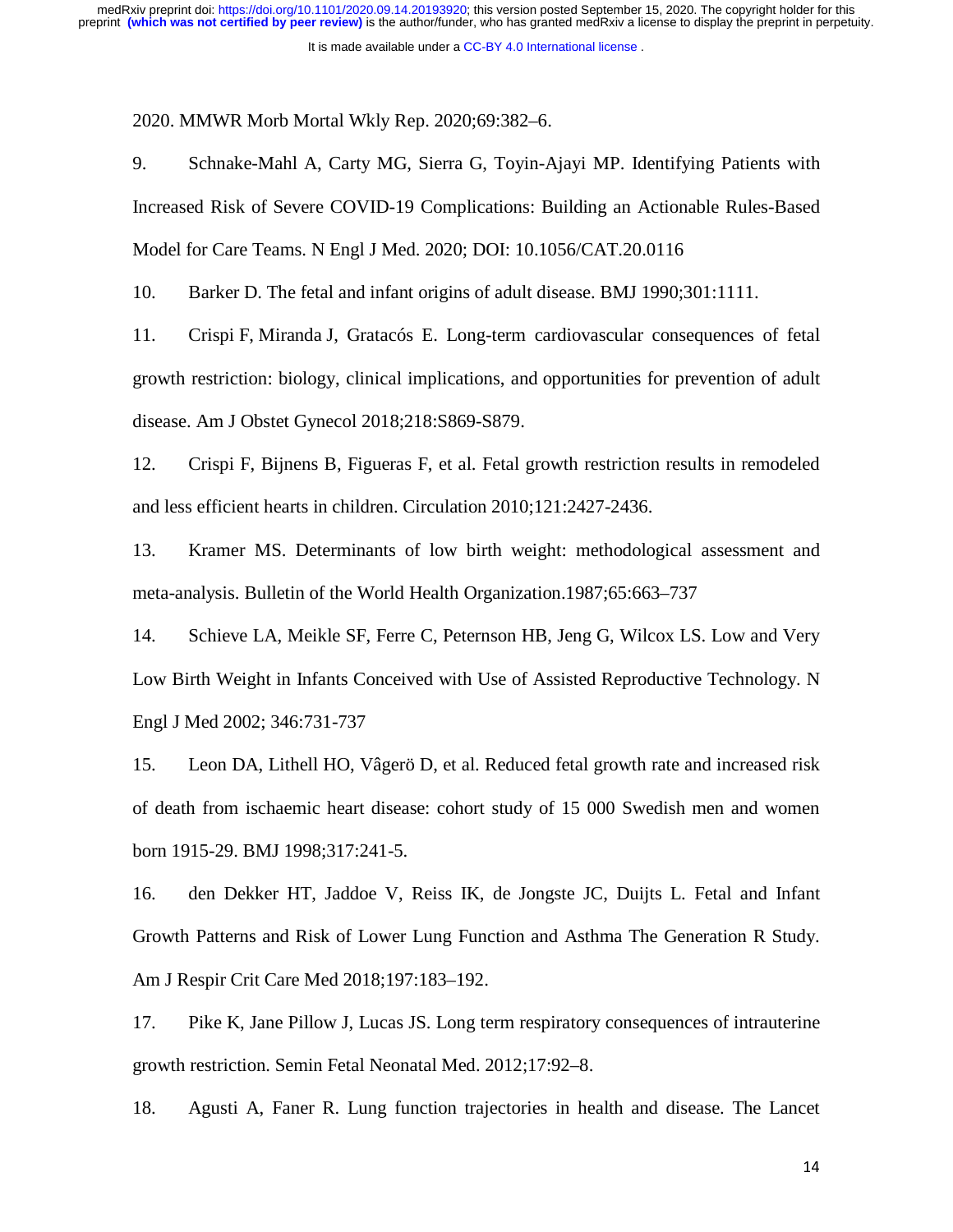Respiratory Medicine 2019;4:358-64.

19. Agustí A, Hogg JC. Update on the pathogenesis of chronic obstructive pulmonary disease. N Engl J Med. 2019;381:1248–56.

20. Telles F, McNamara N, Nanayakkara S, Doyle M, Williams M, Yaeger L, Marwick TH, Leeson P, Levy PT, Lewandowski A. Changes in the preterm heart from birth to young adulthood: a meta-analysis. Pediatrics 2020;146:e20200146.

21. Kotecha SJ, Edwards MO, Watkins WJ, et al. Effect of preterm birth on later FEV1: a systematic review and meta-analysis. Thorax 2013;68:760-6.

22. Carr H, Cnattingius S, Granath F, Ludvigsson JF, Edstedt Bonamy AK. Preterm Birth and Risk of Heart Failure Up to Early Adulthood. J Am Coll Cardiol. 2017;69:2634- 2642.

23. Martinez FD. Early-Life Origins of Chronic Obstructive Pulmonary Disease. N Engl J Med 2016; 375:871-878

24. Hughes MM, Black RE, Katz J. 2500-g Low Birth Weight Cutoff: History and Implications for Future Research and Policy. Matern Child Health J 2017;21:283–289.

25. Huang C, Wang Y, Li X, et al. Clinical features of patients infected with 2019 novel coronavirus in Wuhan, China. Lancet. 2020;395:497–506.

26. Wu C, Chen X, Cai Y, et al. Risk Factors Associated With Acute Respiratory Distress Syndrome and Death in Patients With Coronavirus Disease 2019 Pneumonia in Wuhan, China. JAMA Intern Med. 2020; doi:10.1001/jamainternmed.2020.0994

27. Caramelo F, Ferreira N, Oliveiros B. Estimation of risk factors for COVID-19 mortality - preliminary results. medRxiv [Internet]. 2020; doi.org/10.1101/2020.02.24.20027268

28. Chen T, Wu D, Chen H, et al. Clinical characteristics of 113 deceased patients with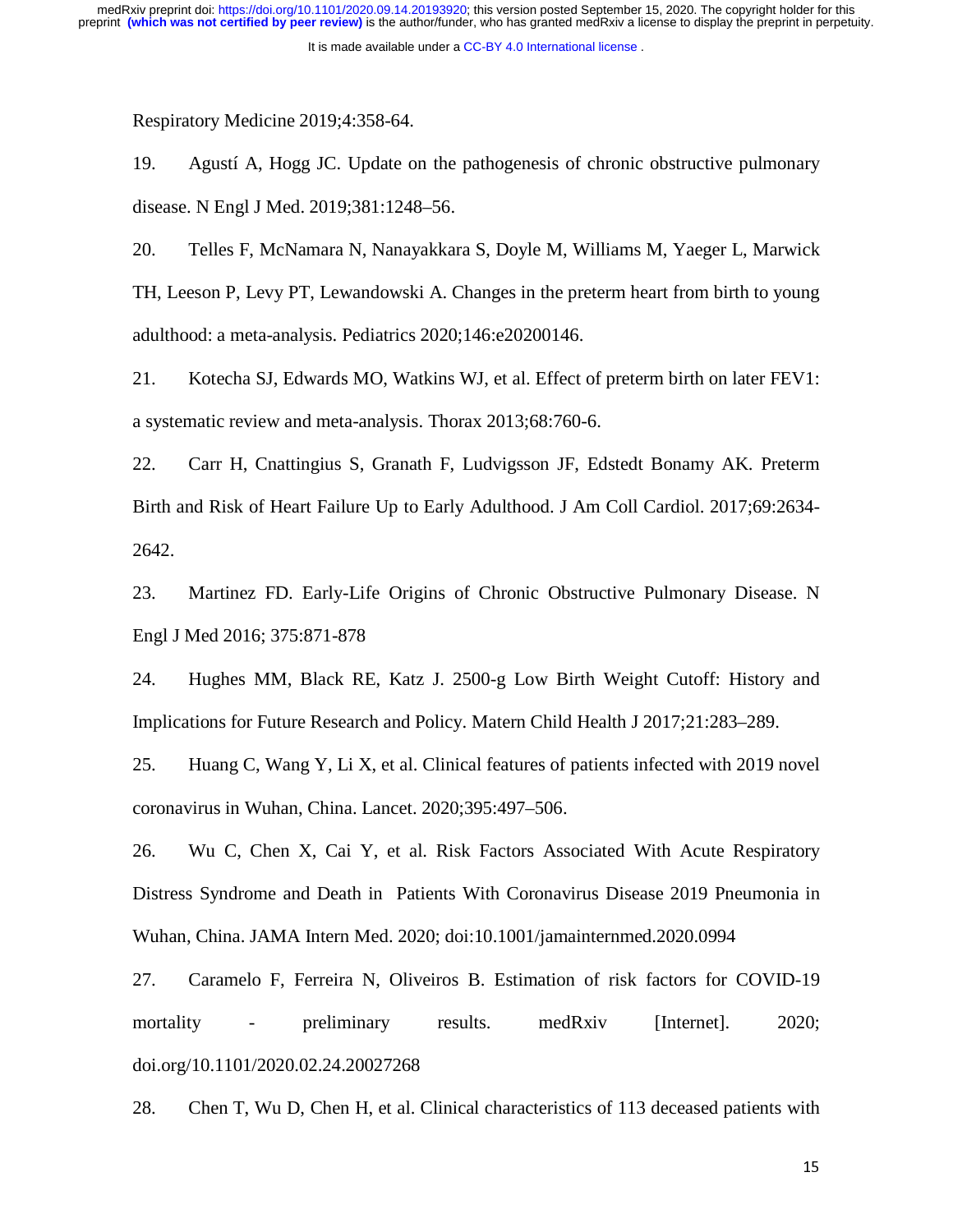coronavirus disease 2019: Retrospective study. BMJ. 2020;368.

29. Chen N, Zhou M, Dong X, et al. Epidemiological and clinical characteristics of 99 cases of 2019 novel coronavirus pneumonia in Wuhan, China: a descriptive study. Lancet 2020;395:507–13

30. Li B, Yang J, Zhao F, et al. Prevalence and impact of cardiovascular metabolic diseases on COVID-19 in China. Clin Res Cardiol. 2020;531–8.

31. PriceHaywood EG, Burton J, Fort D, Seoane L. Hospitalization and Mortality among Black Patients and White Patients with COVID-19. N Engl J Med 2020; May27. DOI: 10.1056/NEJMsa2011686

32. Guo W, Li M, Dong Y, et al. Diabetes is a risk factor for the progression and prognosis of COVID-19. Diabetes Metab Res Rev. 2020;(March):1–9.

33. Lighter J, Phillips M, Hochman S, et al. Obesity in Patients Younger Than 60 Years Is a Risk Factor for Covid-19 Hospital Admission. Clin Infect Dis. 2020 Apr 9.

34. Robbilotti EV, Babady NE, Mead PA et al. Determinants of COVID-19 disease severity in patients with cancer. Nat Med 2020 June 24; doi: 10.1038/s41591-020-0979-0.

35. Vardavas CI, Nikitara K. COVID-19 and Smoking: A Systematic Review of the Evidence. Tob Induc Dis. 2020;18:20.

36. Vaduganathan M, Vardeny O, Michel T, McMurray JJV, Pfeffer MA, Solomon SD. Renin-Angiotensin-Aldosterone System Inhibitors in Patients With COVID-19. N Engl J Med. 2020;382:1653-1659.

37. Lange P, Celli B, Agustí A, et al. Lung-function trajectories leading to chronic obstructive pulmonary disease. N Engl J Med. 2015;373:111–22.

38. Rodríguez-López M, Cruz-Lemini M, Valenzuela-Alcaraz B, et al. Descriptive analysis of different phenotypes of cardiac remodeling in fetal growth restriction.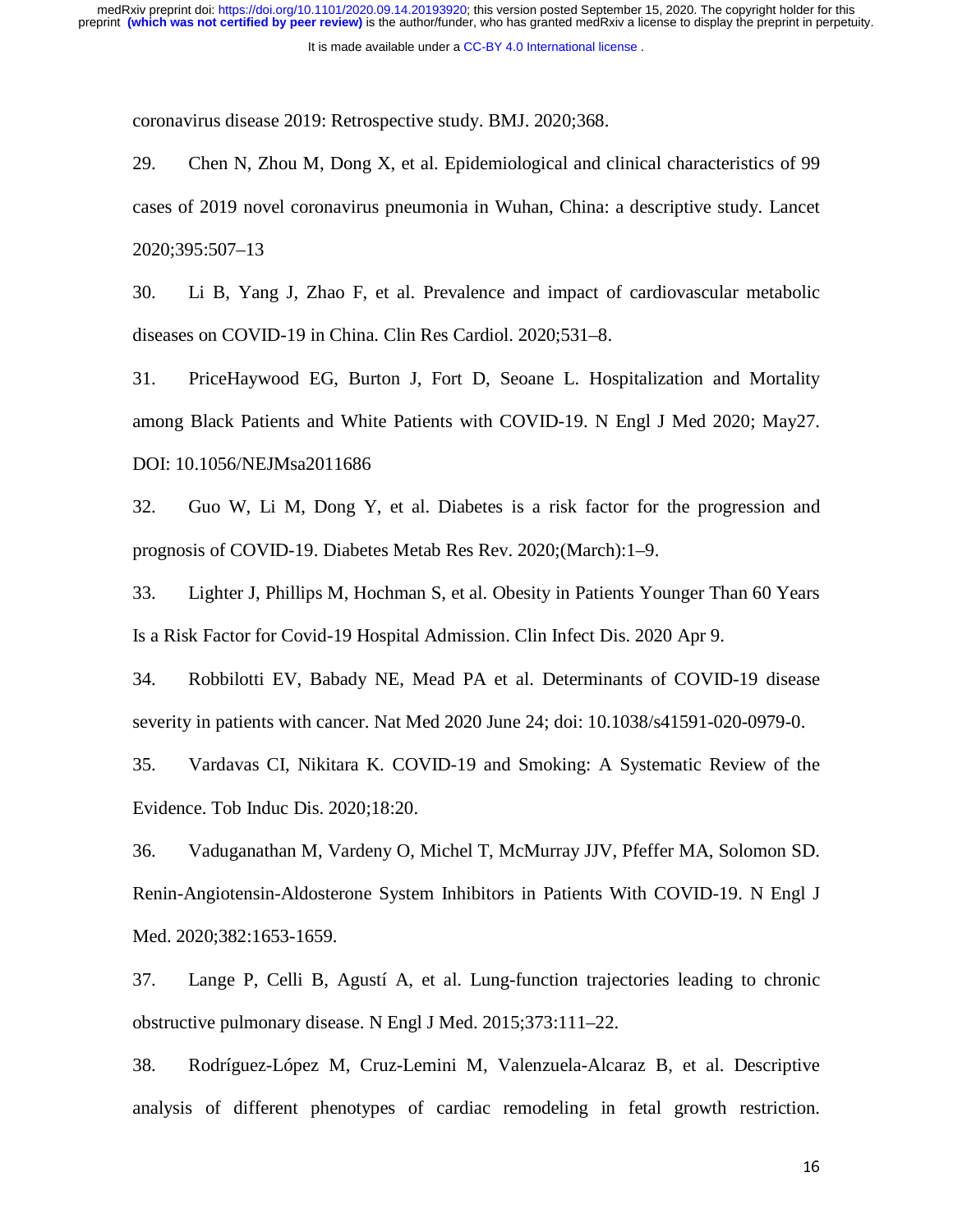Ultrasound Obstet Gynecol. 2017;50:207–214.

39. Luu TM, Katz SL, Leeson P, Thebaud B, Nuyt AM. Preterm Birth: Risk Factor for Early-Onset Chronic Diseases. CMAJ. 2016;188: 736–740.

40. Rueda-Clausen CF, Morton JS, Lopaschuk GD, Davidge ST. Long-term Effects of Intrauterine Growth Restriction on Cardiac Metabolism and Susceptibility to Ischaemia/Reperfusion. Cardiovasc Res. 2011;90:285-94.

41. Nilsen TS, Kutschke J, Brandt I, Harris JR. Validity of Self-Reported BirthWeight: Results from a Norwegian Twin Sample. Twin Res Hum Genet 2017;20:406-413.

42. Nates JL, Nunnally M, Kleinpell R, et al. ICU Admission, Discharge, and Triage Guidelines: A Framework to Enhance Clinical Operations, Development of Institutional Policies, and Further Research. Crit Care Med. 2016;44:1553-1602.

43. Figueras F, Meler E, Iraola A, et al. Customized birthweight standards for a Spanish population. Eur J Obstet Gynecol Reprod Biol. 2008;136:20–4.

44. American College of Obstetricians and Gynecologists. Fetal growth restriction. ACOG Practice Bulletin No. 204. Obs Gynecol. 2019;133:e97–109.

45. American College of Obstetricians and Gynecologists. Definition of term pregnancy. ACOG Practice Bulletin No. 579. Obs Gynecol. 2013;122:1139-40.

46. Hosmer D W, Lemeshow S 2000. Applied Logistic Regression. New York, USA: John Wiley and Sons.

47. W. J. Youden. Index for rating diagnostic tests. Cancer 1950;3:32–35.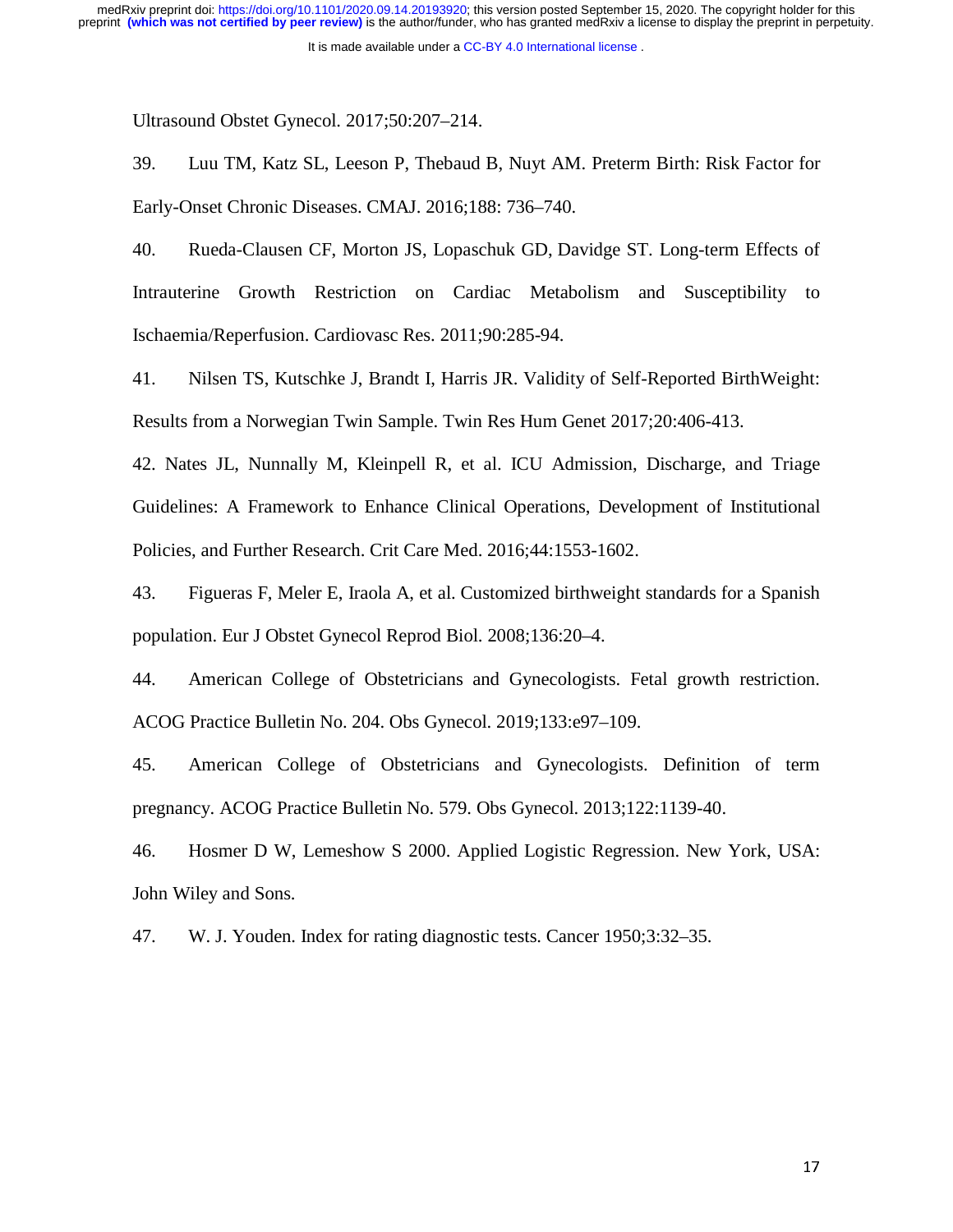It is made available under a CC-BY 4.0 International license.

# **ACKNOWLEDGMENTS**

Authors thank all participants in the study for their willingness to contribute to medical research as well as all the health workers who fought the COVID-19 pandemia.

# **FUNDING SOURCES**

This research was partially supported by "La Caixa" Foundation. The funding source had no involvement in study design, in the collection, analysis, and interpretation of data; in the writing of the report; nor in the decision to submit the paper for publication.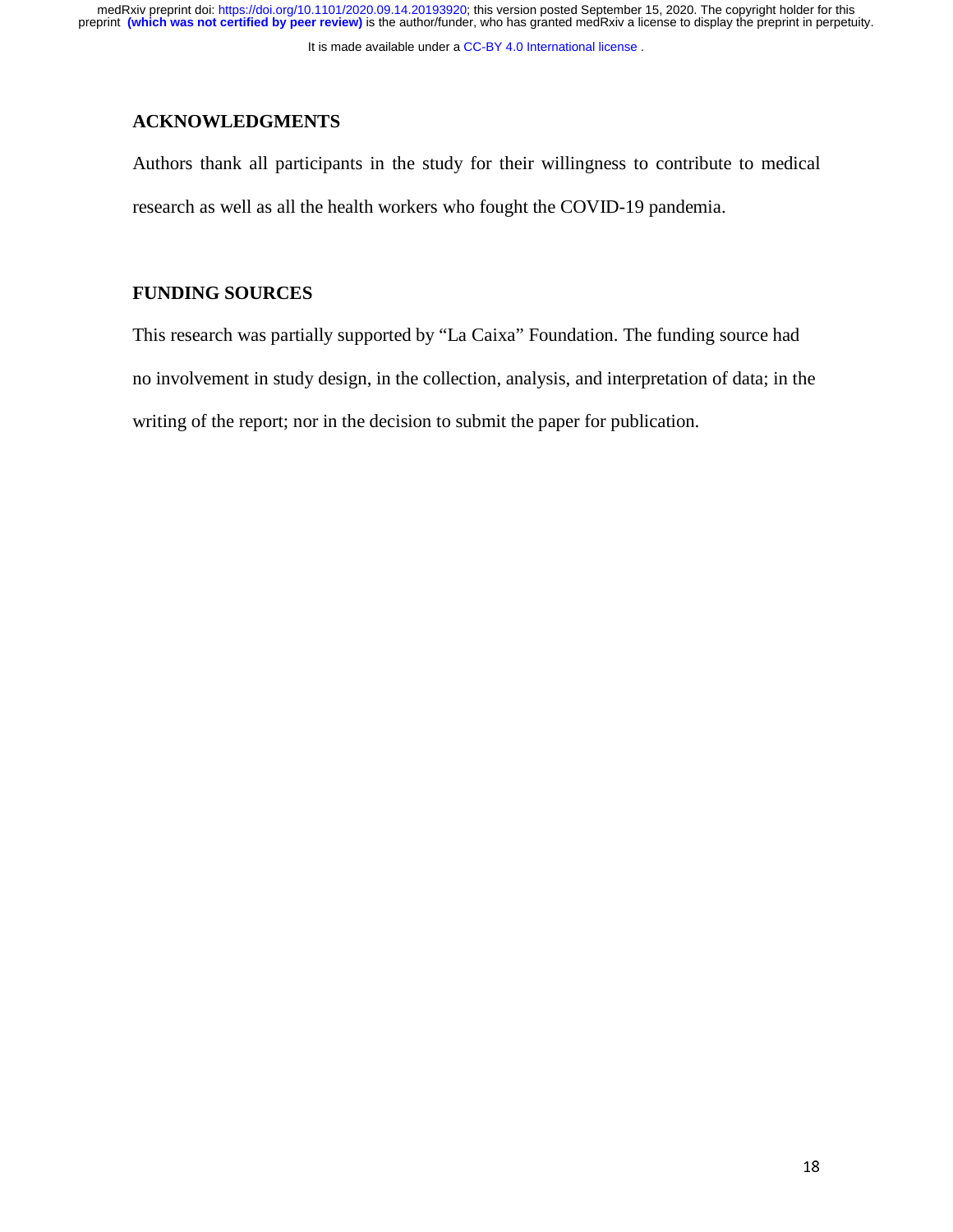It is made available under a CC-BY 4.0 International license.

### **TABLES**

|                                                                     | <b>All population</b><br>$(N=397)$ | No ICU<br>admission<br>$(N=337)$ | ICU<br>admission<br>$(N=60)$ | $P$ value*   |  |
|---------------------------------------------------------------------|------------------------------------|----------------------------------|------------------------------|--------------|--|
| Demographic and clinical characteristics in adulthood               |                                    |                                  |                              |              |  |
| Mean age $(\pm SD)$ -yr                                             | $47 + 12.2$                        | $46 + 12.2$                      | $53 \pm 10.1$                | < 0.001      |  |
| Female -no. (%)                                                     | 197 (49.6)                         | 183 (54.3)                       | 14(23.3)                     | $<\!\!0.001$ |  |
| Mean body mass index $(\pm SD)$ -Kg/m <sup>2</sup>                  | $26.9 + 5$                         | $26.6 + 5$                       | $28.6 \pm 4.8$               | 0.005        |  |
| Current smoker -no. (%)                                             | 27(6.8)                            | 24(7.1)                          | 3(5)                         | 0.394        |  |
| Ex-smoker $-no.$ $%$                                                | 129(32.5)                          | 104 (30.9)                       | 25(41.7)                     | 0.069        |  |
| Coexisting conditions $-no.$ (%)                                    |                                    |                                  |                              |              |  |
| Hypertension                                                        | 66 (16.6)                          | 40 (11.9)                        | 26(43.3)                     | < 0.001      |  |
| Cardiovascular disease                                              | 16(4)                              | 12(3.6)                          | 4(6.7)                       | 0.211        |  |
| Diabetes mellitus                                                   | 32(8.1)                            | 26(7.7)                          | 6(10)                        | 0.350        |  |
| Obesity                                                             | 98 (24.7)                          | 84 (24.9)                        | 14(23.3)                     | 0.467        |  |
| Dyslipidemia                                                        | 31(7.8)                            | 23(6.8)                          | 8(13.3)                      | 0.077        |  |
| Chronic lung disease                                                | 37(9.3)                            | 33(9.8)                          | 4(6.7)                       | 0.312        |  |
| Chronic kidney disease                                              | 20(5)                              | 14(4.2)                          | 6(10)                        | 0.064        |  |
| Autoimmune disease                                                  | 12(3)                              | 10(3)                            | 2(3.3)                       | 0.564        |  |
| Malignancy                                                          | 28(7.1)                            | 22(6.5)                          | 6(10)                        | 0.235        |  |
| Thyroid disorders                                                   | 25(6.3)                            | 21(6.2)                          | 4(6.7)                       | 0.540        |  |
| Other viral infections§                                             | 11(2.8)                            | 8(2.4)                           | 3(5)                         | 0.223        |  |
| Psychiatric disorders                                               | 23(5.8)                            | 19(5.6)                          | 4(6.7)                       | 0.469        |  |
| Previous hospital admission within the last 12<br>months $-no.$ (%) | 32(8.1)                            | 27(8)                            | 5(8.3)                       | 0.548        |  |
| Drugs within last 15 days before Covid-19 diagnosis -no. (%)        |                                    |                                  |                              |              |  |
| <b>NSAIDs</b>                                                       | 142 (35.8)                         | 120(35.6)                        | 22(36.7)                     | 0.492        |  |
| <b>ACE</b> inhibitors                                               | 27(6.8)                            | 21(6.2)                          | 6(10)                        | 0.208        |  |
| Corticoids                                                          | 12(3)                              | 11(3.3)                          | 1(1.7)                       | 0.436        |  |
| Perinatal and childhood characteristics                             |                                    |                                  |                              |              |  |
| Mean birth weight $(\pm SD) - g$                                    | $3302 \pm 666$                     | 3296±635                         | 3335±826                     | 0.728        |  |
| Low birth weight $-no.$ $%$                                         | 43(10.8)                           | 32(9.5)                          | 11(18.3)                     | 0.041        |  |
| Fetal growth restriction -no. (%)                                   | 65(16.4)                           | 50(14.8)                         | 15(25)                       | 0.043        |  |
| Prematurity -no. (%)                                                | 28(7.1)                            | 23(6.8)                          | 5(8.3)                       | 0.420        |  |
| Childhood lung disease -no. (%)                                     | 75(18.9)                           | 67(19.9)                         | 8(13.3)                      | 0.155        |  |
| Asthma                                                              | 42(10.6)                           | 39(11.6)                         | 3(5)                         | 0.229        |  |
| <b>Bronchitis</b>                                                   | 20(5)                              | 16(4.7)                          | 4(6.7)                       | 0.126        |  |
| Other lung disease                                                  | 13(3.3)                            | 12(3.6)                          | 1(1.7)                       | 0.579        |  |

#### **Table 1**. Characteristics of participants in the development cohort by ICU admission.

ICU denotes Intensive Care Unit, NSAIDs non-steroidal anti-inflammatory drugs, and ACE Angiotensinconverting enzyme.

§ Other viral infections including HIV and/or hepatitis B or C.

\*P-value for the comparison of ICU admission *vs.* no ICU admission.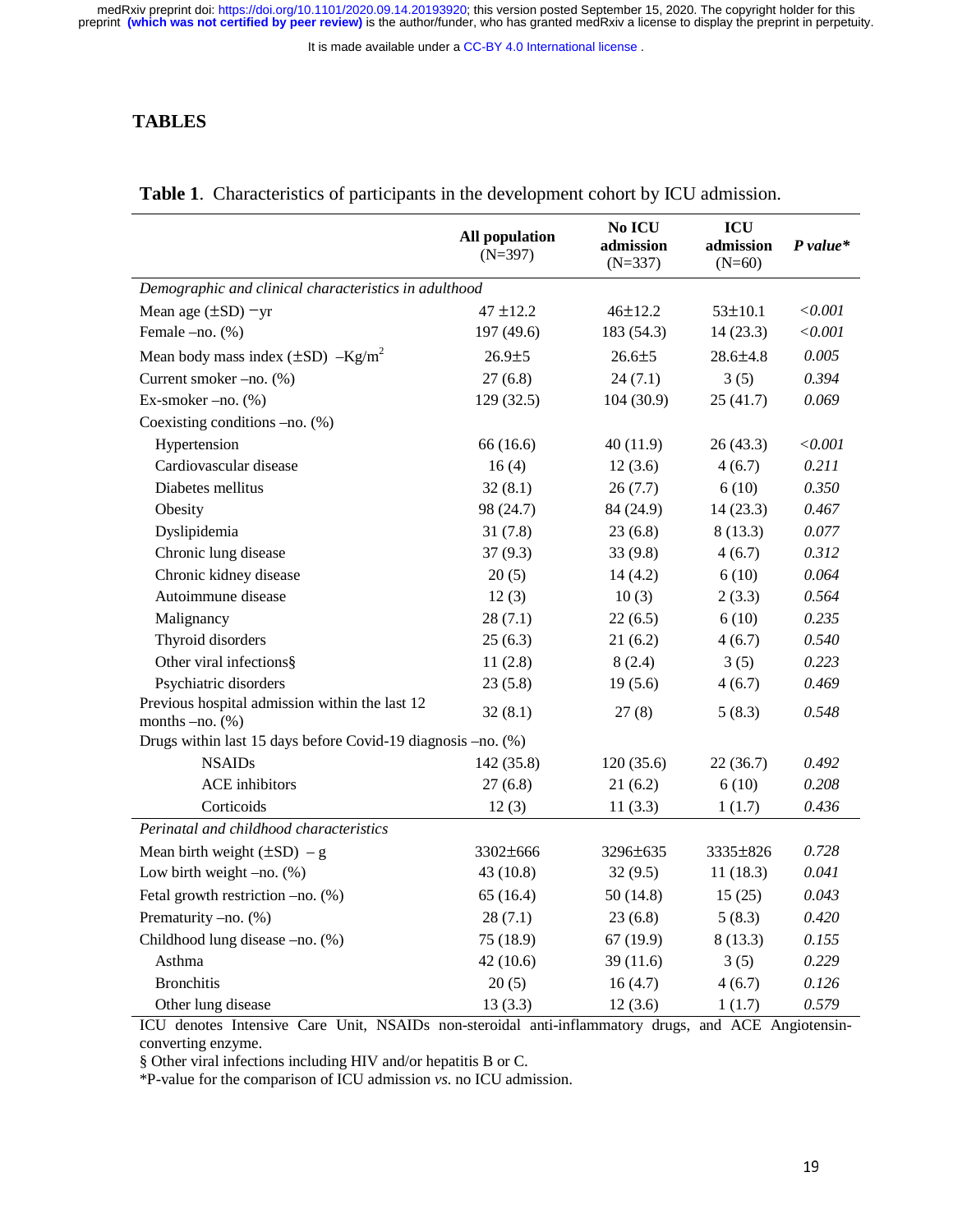It is made available under a CC-BY 4.0 International license.

|                                           | Univariate analysis |                 | <b>Multivariate analysis</b> |                 |                            |
|-------------------------------------------|---------------------|-----------------|------------------------------|-----------------|----------------------------|
|                                           | <b>OR (95% CI)</b>  | <i>p</i> -value | aOR (95% CI)                 | <i>p</i> -value | <b>Beta</b><br>Coefficient |
| Age, in 1-yr unit                         | $1.06(1.03-1.09)$   | ${<}0.001$      | $1.04(1-1.07)$               | 0.012           | 0.03963                    |
| Sex: male vs. female                      | $3.9(2.07 - 7.37)$  | < 0.001         | $3.39(1.72-6.67)$            | < 0.001         | 1.16734                    |
| Body mass index, in 1 $Kg/m^2$ unit       | $1.08(1.02-1.13)$   | 0.005           |                              |                 |                            |
| Smoker or ex-smoker: yes vs. no           | $1.43(0.82 - 2.48)$ | 0.206           |                              |                 |                            |
| Hypertension: yes vs. no                  | $5.68(3.09-10.43)$  | < 0.001         | $3.37(1.69-6.72)$            | 0.001           | 1.23937                    |
| Cardiovascular disease: yes vs. no        | $1.93(0.6-6.21)$    | 0.268           |                              |                 |                            |
| Diabetes mellitus: yes vs. no             | $1.33(0.52 - 3.38)$ | 0.550           |                              |                 |                            |
| Obesity: yes vs. no                       | $0.9(0.5-1.75)$     | 0.792           |                              |                 |                            |
| Chronic lung disease: yes vs. no          | $0.8(0.1-6.61)$     | 0.835           |                              |                 |                            |
| Malignancy: yes <i>vs.</i> no             | $1.59(0.62-4.1)$    | 0.337           |                              |                 |                            |
| Low birth weight: yes <i>vs.</i> no       | $2.14(1.01-4.52)$   | 0.046           | $3.61(1.55-8.43)$            | 0.003           | 1.10971                    |
| Fetal growth restriction: yes vs. no      | $1.91(0.99-3.69)$   | 0.053           |                              |                 |                            |
| Prematurity: yes vs. no                   | $1.24(0.45-3.4)$    | 0.675           |                              |                 |                            |
| Childhood lung disease: yes <i>vs.</i> no | $0.62(0.28-1.37)$   | 0.236           |                              |                 |                            |
| Constant                                  |                     |                 |                              |                 | -4.95673                   |

**Table 2**. Odds Ratios for ICU admission for COVID-19 in the developing cohort.

ICU denotes Intensive Care Unit, OR Odds Ratio, aOR adjusted Odds Ratio, and CI confidence interval. To obtain ICU admission probability calculate  $e^{logit}/(1+e^{logit})$ .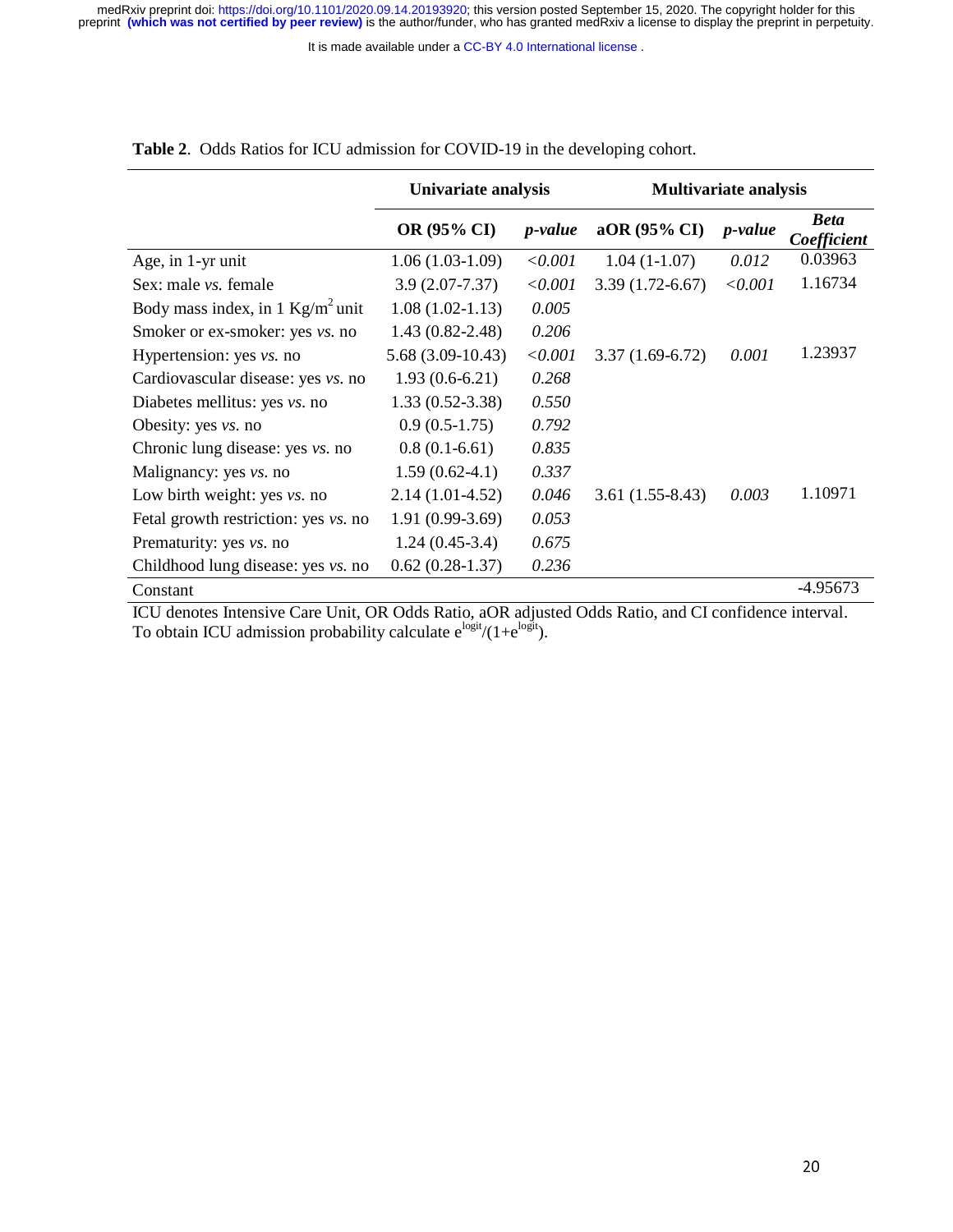It is made available under a CC-BY 4.0 International license.

**Table 3**. Predictive accuracy of a multivariate model that includes age, sex, hypertension and low birth weight for ICU admission for COVID-19 in the developing cohort and validation dataset.

|                           | <b>Patients admitted to</b><br><b>ICU</b> | <b>Patients not</b><br>admitted to ICU | <b>Total</b><br>patients | <b>Predictive</b><br>value |
|---------------------------|-------------------------------------------|----------------------------------------|--------------------------|----------------------------|
| Developing cohort         | $(N=60)$                                  | $(N=337)$                              | $(N=397)$                |                            |
| Criteria positive§        | 55 True positive<br>$(29.1\%)$            | 134 False positive<br>$(70.9\%)$       | 189                      | PPV, 29.1%                 |
| Criteria negative         | 5 False negative<br>$(2.4\%)$             | 203 True negative<br>$(97.6\%)$        | 208                      | NPV, 97.6%                 |
| Sensitivity               | 91.7%                                     |                                        |                          |                            |
| Specificity               |                                           | 60.2%                                  |                          |                            |
| <b>Validation dataset</b> | $(N=46)$                                  | $(N=1,780)$                            | $(N=1,826)$              |                            |
| Criteria positive§        | 34 True positive<br>$(5.5\%)$             | 582 False positive<br>$(94.5\%)$       | 616                      | PPV, 5.5%                  |
| Criteria negative         | 12 False negative<br>$(1.0\%)$            | 1198 True negative<br>$(99.0\%)$       | 1210                     | NPV, 99.0%                 |
| Sensitivity               | 73.9%                                     |                                        |                          |                            |
| Specificity               |                                           | 67.3%                                  |                          |                            |

ICU denotes Intensive Care Unit, PPV positive predictive value, and NPV negative predictive value.

§According to the logistic regression model, criteria positive is defined as a probability greater than 10.554%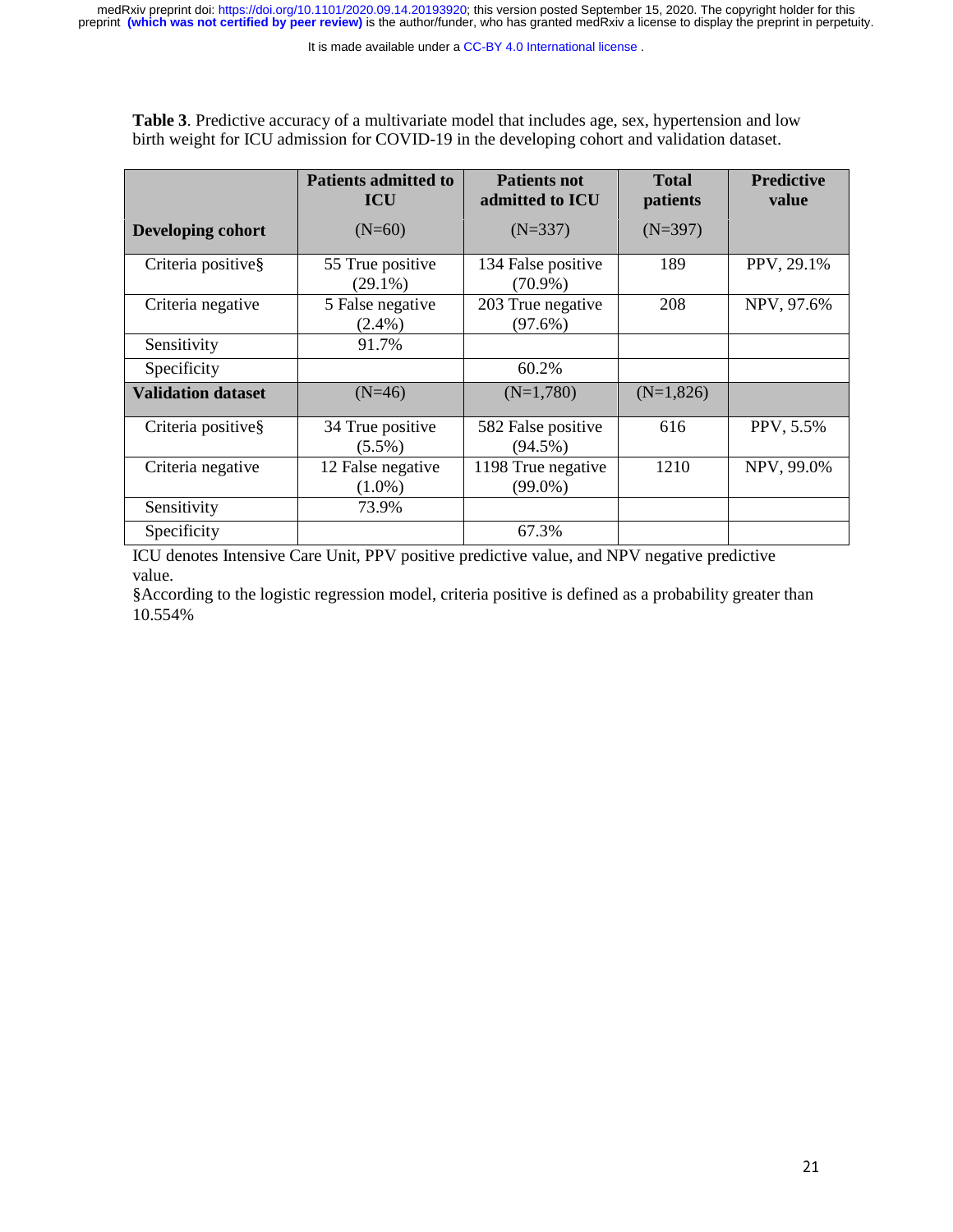It is made available under a CC-BY 4.0 International license.

|                                                       | <b>All population</b><br>$(N=1822)$ | No ICU<br>admission<br>$(N=1776)$ | ICU<br>admission<br>$(N=46)$ | $P value*$ |  |
|-------------------------------------------------------|-------------------------------------|-----------------------------------|------------------------------|------------|--|
| Demographic and clinical characteristics in adulthood |                                     |                                   |                              |            |  |
| Mean age $(\pm SD)$ -yr                               | $46 \pm 11.5$                       | $46 \pm 11.5$                     | $52 \pm 9.1$                 | < 0.001    |  |
| Female -no. (%)                                       | 1255 (68.9)                         | 1239 (69.8)                       | 16(34.8)                     | < 0.001    |  |
| Mean body mass index $(\pm SD)$ -Kg/m <sup>2</sup>    | $25 + 4.9$                          | $24.9 \pm 4.8$                    | $28.9 \pm 6.3$               | < 0.001    |  |
| Current smoker -no. (%)                               | 132(7.2)                            | 130(7.3)                          | 2(4.3)                       | 0.340      |  |
| Ex-smoker $-no.$ $%$                                  | 702 (38.5)                          | 682 (38.4)                        | 20(43.5)                     | 0.290      |  |
| Coexisting conditions $-no.$ (%)                      |                                     |                                   |                              |            |  |
| Hypertension                                          | 218 (12)                            | 208 (11.7)                        | 10(21.7)                     | 0.041      |  |
| Cardiovascular disease                                | 55 $(3)$                            | 55 $(3.1)$                        | 0(0)                         | 0.240      |  |
| Diabetes mellitus                                     | 49(2.7)                             | 46(2.6)                           | 3(6.5)                       | 0.124      |  |
| Obesity                                               | 224(12.3)                           | 210 (11.9)                        | 14(30.4)                     | 0.001      |  |
| Dyslipidemia                                          | 97(5.3)                             | 95(5.3)                           | 2(4.3)                       | 0.552      |  |
| Chronic lung disease                                  | 200(11)                             | 196(11)                           | 4(8.7)                       | 0.419      |  |
| Chronic kidney disease                                | 17(0.9)                             | 16(0.9)                           | 1(2.2)                       | 0.354      |  |
| Autoimmune disease                                    | 93(5.1)                             | 91(5.1)                           | 2(4.3)                       | 0.580      |  |
| Malignancy                                            | 33(1.8)                             | 32(1.8)                           | 1(2.2)                       | 0.573      |  |
| Thyroid disorders                                     | 125(6.9)                            | 120(6.8)                          | 5(10.9)                      | 0.204      |  |
| Psychiatric disorders                                 | 61(3.3)                             | 61(3.4)                           | 0(0)                         | 0.205      |  |
| Perinatal and childhood characteristics               |                                     |                                   |                              |            |  |
| Mean birth weight $(\pm SD) - g$                      | $3390 \pm 606$                      | $3393 \pm 595$                    | $3283 \pm 935$               | 0.432      |  |
| Low birth weight $-no.$ (%)                           | 128(7.6)                            | 129(7.3)                          | 9(19.6)                      | 0.006      |  |
| Fetal growth restriction $-no.$ (%)                   | 233 (12.8)                          | 221 (12.4)                        | 12(26.1)                     | 0.010      |  |
| Prematurity -no. (%)                                  | 205(11.3)                           | 194 (10.9)                        | 11(23.9)                     | 0.011      |  |
| Childhood lung disease -no. (%)                       | 237(13)                             | 233(13.1)                         | 4(8.7)                       | 0.826      |  |
| Asthma                                                | 143(7.8)                            | 141(7.9)                          | 2(4.3)                       | 0.309      |  |
| <b>Bronchitis</b>                                     | 47(2.6)                             | 46(2.6)                           | 1(2.2)                       | 0.340      |  |
| Other lung disease                                    | 47(2.6)                             | 46(2.6)                           | 1(2.2)                       | 0.666      |  |

| <b>Table 4.</b> Characteristics of COVID-19 patients in the validation dataset by ICU admission. |  |
|--------------------------------------------------------------------------------------------------|--|
| ICU denotes Intensive Care Unit.                                                                 |  |

ICU denotes Intensive Care Unit.

\*P-value for the comparison of ICU admission *vs.* no ICU admission.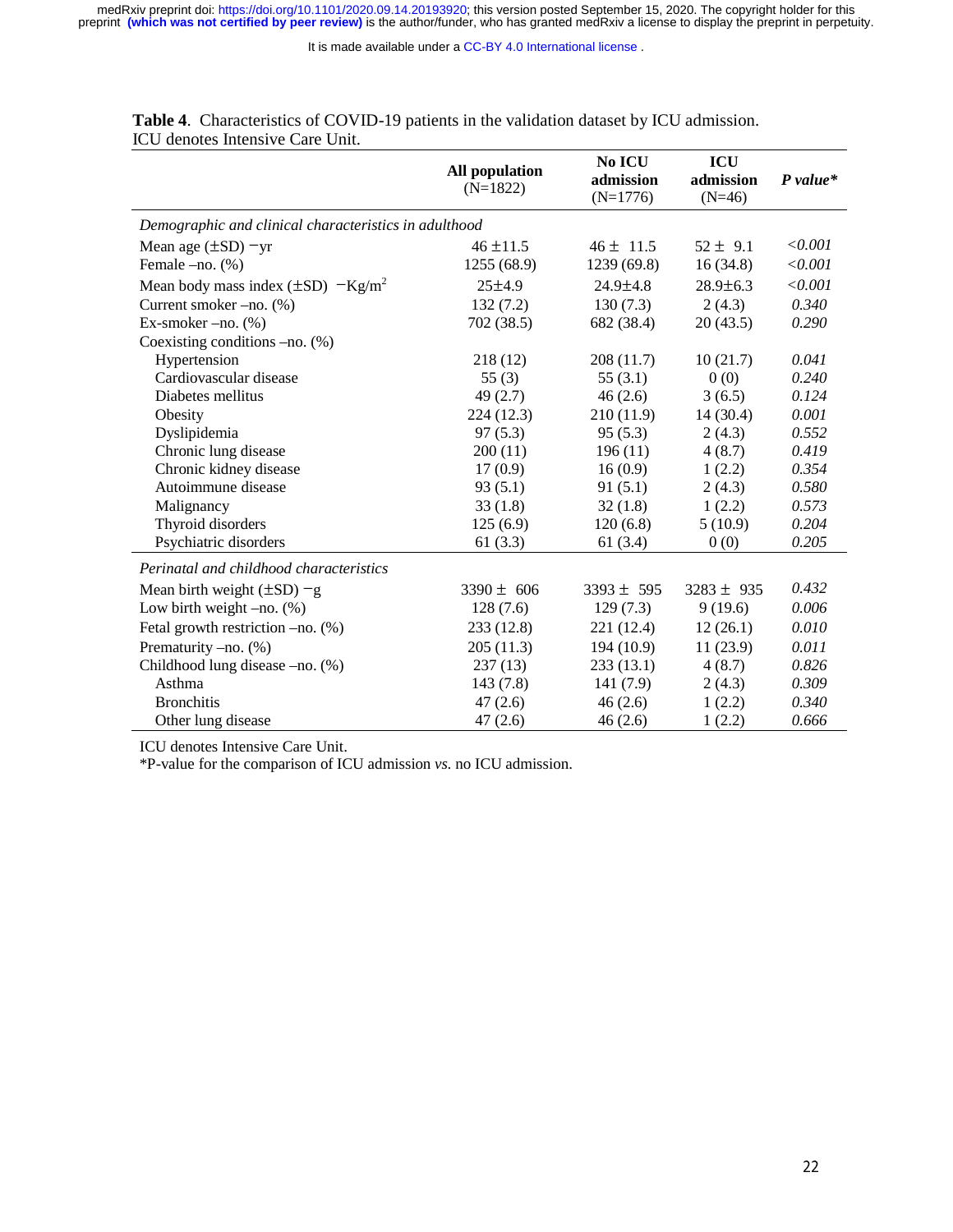# **FIGURE LEGENDS**

**Figure 1. CONSORT** diagram of the study.

**Figure 2.** Adjusted probability prediction for ICU admission in normal *vs.* low birth weight individuals computed with multivariate logistic regression model. For further explanations, see text.

**Figure 3**. Receiver-operating characteristics curves for ICU admission in a multivariate model that includes age, sex, hypertension and low birth weight both in the development cohort (left) and validation dataset (right). For further explanations, see text.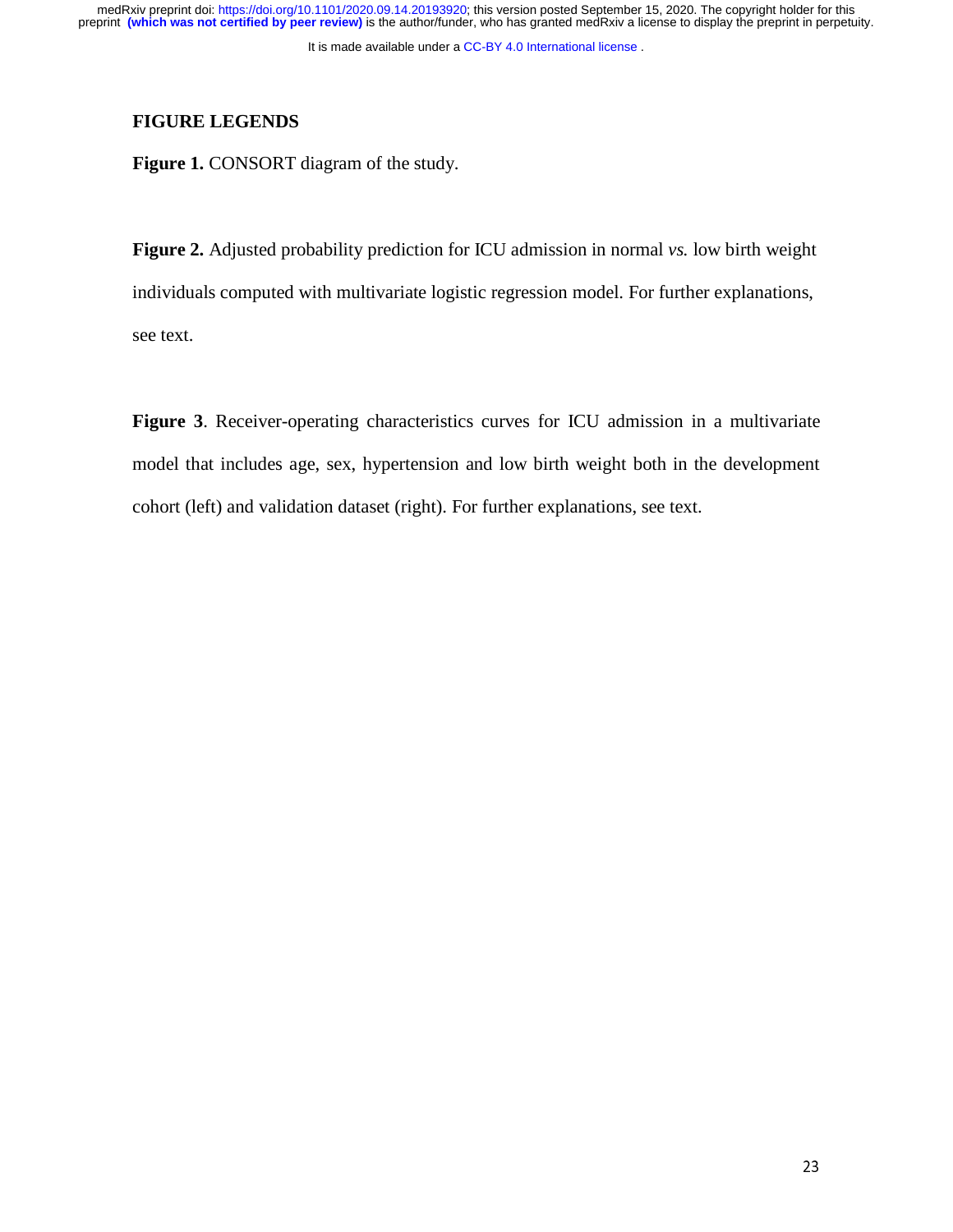# **Developing dataset Validation dataset**

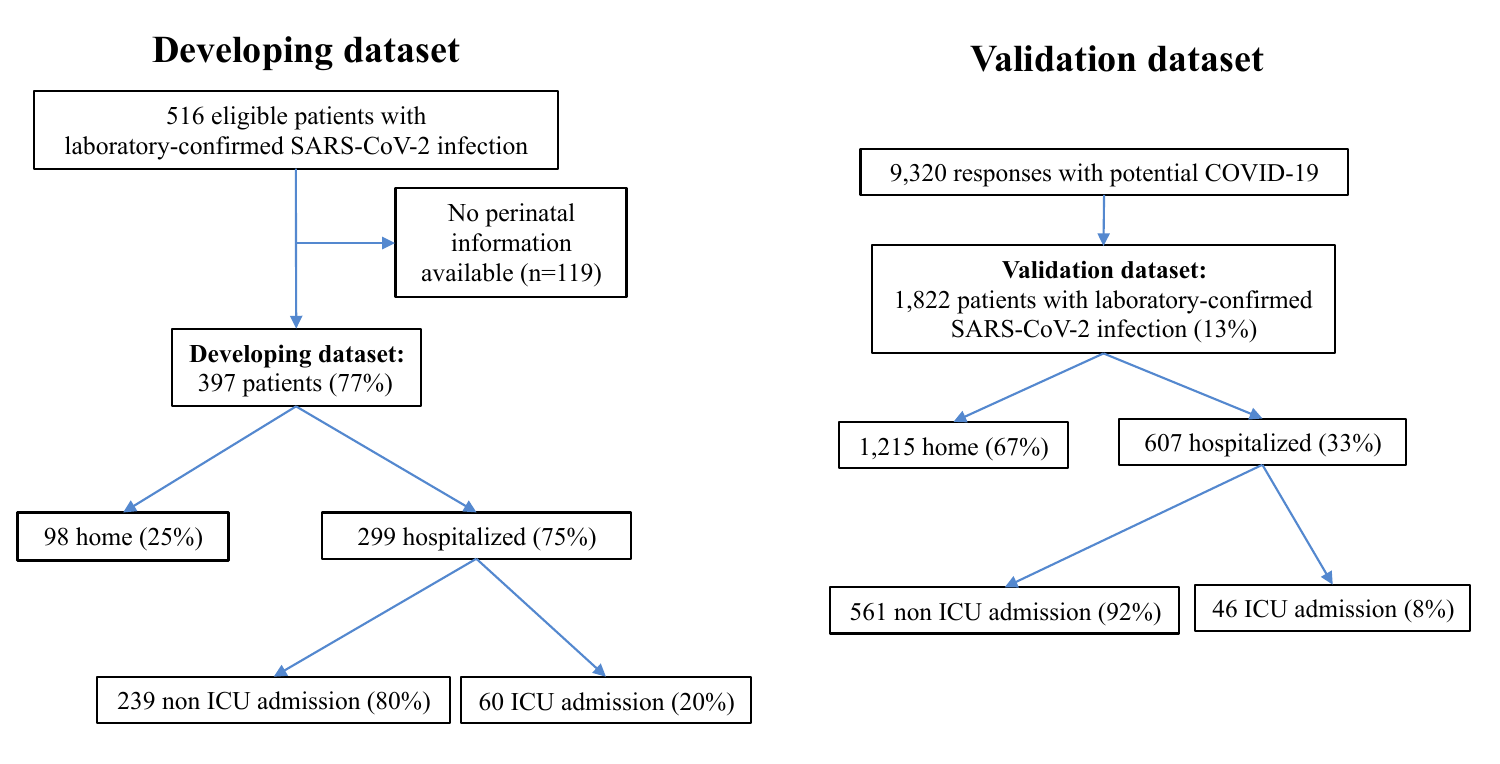

Normal birth weight

Low birth weight